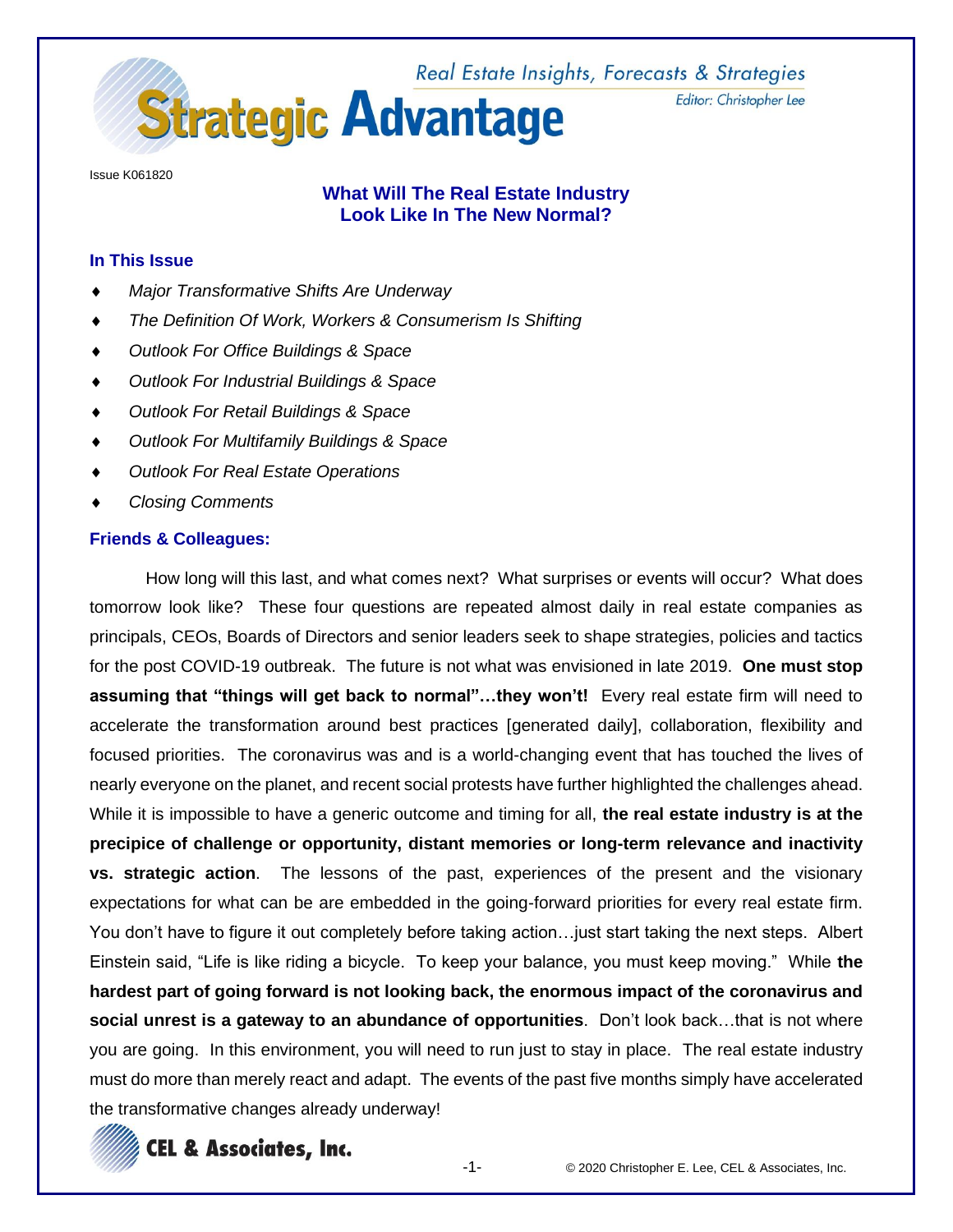Since late 2019, the coronavirus has had devastating human, financial and economic impacts. Decades from today, history will determine whether we overreacted or did not react enough; whether the stay-athome orders really worked or inflicted the human toll of unemployment, education disruption, depression, medical treatment delays, domestic abuse, suicide, increased use of alcohol, drugs and opioids far greater than COVID-19 deaths;

|                                | The Real Estate Industry Is In 3 Distinct Cycles            |
|--------------------------------|-------------------------------------------------------------|
|                                | Mega Cycles - Occur Every 40 Years                          |
| 1920 - 1960                    | <b>Nation Building</b>                                      |
|                                | 1960 - 2000 Boomer Awakening                                |
| 2000 - 2040 Digital Age        |                                                             |
|                                | Super Cycles - Occur Every 20 Years                         |
| 1920 - 1940                    | Infrastructure Expanse                                      |
| 1940 - 1960                    | Post-War Economy                                            |
| 1960 - 1980                    | Period of Social Change & Challenge                         |
| 1980 - 2000                    | <b>Financial Engineering</b>                                |
| $2000 - 2020$                  | Internet of Everything                                      |
| $2020 - 2040$                  | Generational & Demographic Transition                       |
|                                | Decades Cycles - Occur Every 10 Years                       |
| 1990 - 1999                    | Age of Start-ups, Entrepreneurism & Multiculturism          |
| $2000 - 2009$                  | Age of Exuberance and Debt                                  |
| $2010 - 2019$                  | Age of Capital, Asset, Entity Rebalancing & Consolidation   |
| $2020 - 2029$                  | Age of Legacy Exits, Disruption, Innovation & Social Change |
| $2030 - 2039$                  | Age of AI, Robots, Automation & Individualization           |
| Source: CEL & Associates. Inc. |                                                             |

whether a dramatic incursion of debt was really the correct policy; and whether the pandemic computer models relied upon were flawed. No one knows these answers today. However, **we do know that the real estate industry ushered in the 2030 transformative changes 10 years early!**

|                       |                                                                | A Perfect Storm Of Transformative Events                                             |                                                                     |
|-----------------------|----------------------------------------------------------------|--------------------------------------------------------------------------------------|---------------------------------------------------------------------|
| ⋗                     | Abundance of Capital                                           | ⋗<br><b>Housing Affordability Challenges</b>                                         | ⋗<br><b>Retrenchment of Debt Markets</b>                            |
| ⋗                     | <b>Accelerating Technological</b><br>Advancements              | ⋗<br>Increasing Government Regulations,<br>Taxes & Oversight                         | ⋗<br>Rise of Experiential Real Estate                               |
| ⋗                     | Changing Global Economy and<br><b>Borderless Marketplace</b>   | Increasing Role of Big Data & The<br>$\blacktriangleright$<br>Internet of Everything | Rise of the Independent Worker and<br>⋗<br>the Gig Economy          |
| ⋗                     | Demographic And Generational<br><b>Shifts</b>                  | <b>Industry Consolidation</b><br>⋗                                                   | Rising Operating Costs, Tenant<br>⋗<br>Expectations & TIs           |
| ⋗                     | Disruption Caused by Acts of Nature,<br>Epidemics & Pandemics  | $\blacktriangleright$<br>Rise of Autocracy & Nationalism                             | Robotics & Artificial Intelligence<br>⋗                             |
| $\blacktriangleright$ | Disruptive Technologies & Focus on<br>the Environment/Net Zero | Legacy Exits, Multi-Generational<br>⋗<br>Workforce Shifts & Talent Shortages         | <b>Shifting Consumption Patterns</b><br>⋗                           |
| ⋗                     | <b>Emergence of New Competitors</b>                            | Looming Pension Fund Crisis<br>$\blacktriangleright$                                 | <b>Shifting Household Formation</b><br>⋗                            |
| ⋗                     | Energy Shifts & Emergence of<br><b>Alternative Options</b>     | Mobility and Distance are Being<br>➤<br>Redefined ("Spatial Economics")              | Uncertain Economic Growth<br>↘                                      |
| $\blacktriangleright$ | Geo-Centric Market Shifts &<br>Alliances                       | Product & Service Innovation<br>↘                                                    | ⋗<br>Unprecedented Debt & Political<br><b>Discord</b>               |
| $\blacktriangleright$ | Growth of the Sharing &<br><b>Collaborative Economy</b>        | Redefinition of Human Capital &<br>⋗<br>Work                                         | Urbanization and the Emergence of<br>➤<br>Multi-Purpose Real Estate |

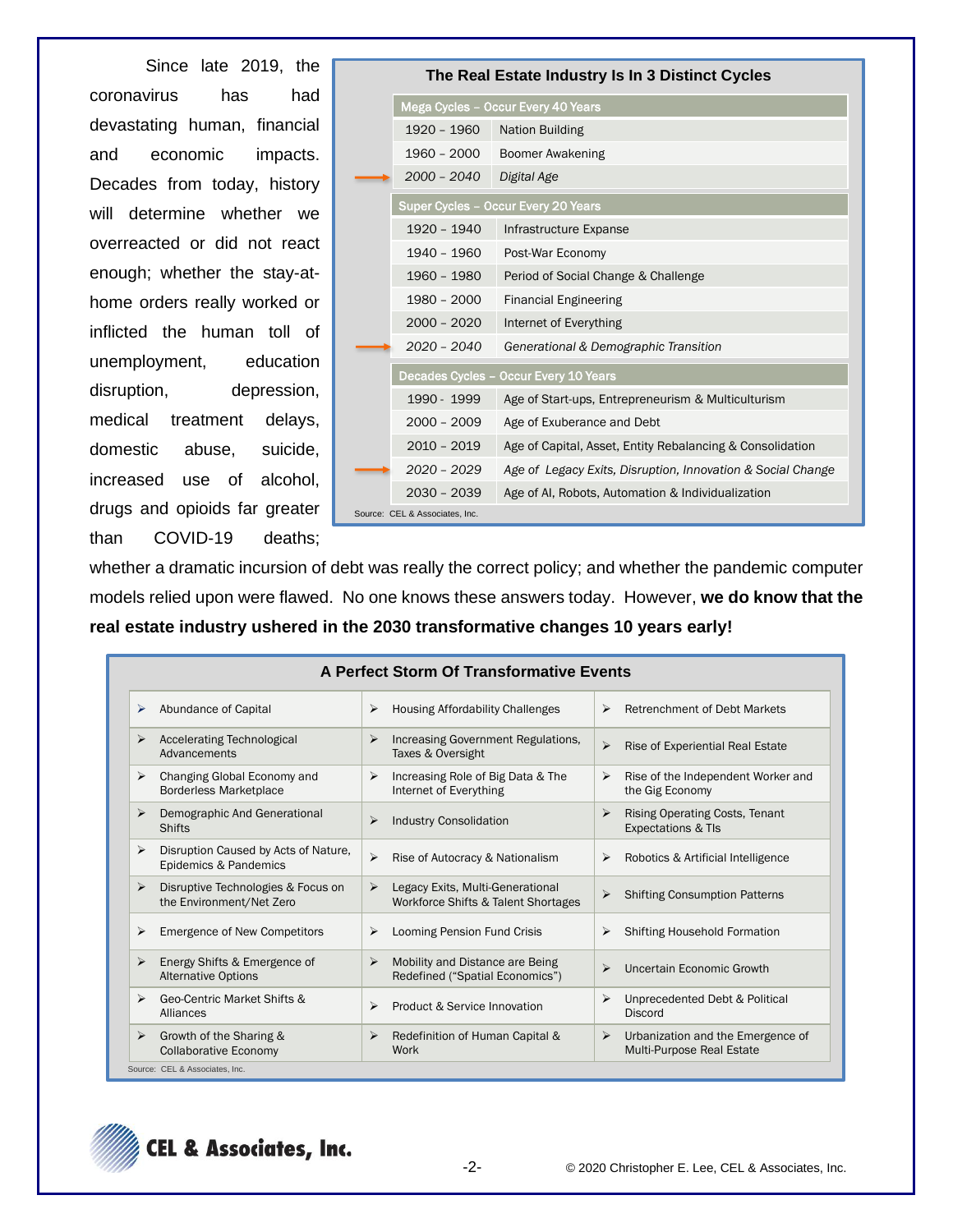In this issue of *Strategic Advantage*, we highlight the dramatic shifts that have, are and are likely to be occurring over the next several months and years…plus we share valuable insights on the "reopening" of real estate companies and the probable impact of COVID-19 on 2020 compensation and bonuses. Remember, as Lyndon B. Johnson said, **"Yesterday is not ours to recover, but tomorrow is ours to win or lose."** What course of action must you, your company and your leadership team take today to assure tomorrow's success?

## **Major Transformative Shifts Are Underway**

### **The U.S. Economy Is Rapidly Changing**

| Year                           | <b>Activity</b>                        |
|--------------------------------|----------------------------------------|
| 2017                           | The Digital Economy                    |
| 2018                           | The Internet of Everything Economy     |
| 2019                           | The New Normal Economy                 |
| 2020                           | The COVID-19 Repricing Economy         |
| 2021                           | The Figure-It-Out Economy              |
| 2022                           | The Transformational Economy           |
| 2023                           | The Generational & Demographic Economy |
| Source: CEL & Associates, Inc. |                                        |

Society is being reshaped. Americans are discovering that working remotely gives one an option to "live elsewhere." States perceived as "healthy," did not enact inconsistent stay-inplace orders and considered "job and employer friendly" are **likely to see a measurable increase in relocations coming from the perceived perpetual stay-in-place states.** 

**Relocations from highly urbanized areas to more urbanized suburban locations are underway. Corporate America is reviewing the decision to have "centralized" headquarters or be located in insolvent states**. Investors are increasingly reluctant to invest in states or markets that are highly taxed, highly regulated, have a proclivity to enact "temporary" policies that seem possible to become permanent [rent control, rent abatement and moratoriums, lease cancellations, eviction freezes, etc.]. Investors are very wary of markets where a governor or a mayor can govern by fiat for any real or perceived "crises." What could be considered the next "crisis" to put further controls over residents and/or employers? **Investors, corporations and businesses are now wondering whether their city or state will offer the best opportunity to succeed**. Investors and taxpayers are increasingly concerned about states headed for "future bailouts," higher taxes and lower levels of services.

Consumers and workers, who have seen their savings and retirement accounts shrink dramatically, who may have lost their job or have been furloughed and discovered that the response to

coronavirus has not been uniform or consistent in states or throughout the country, will question whether living someplace else is a better work/life balance option. The long-term impacts of COVID-19



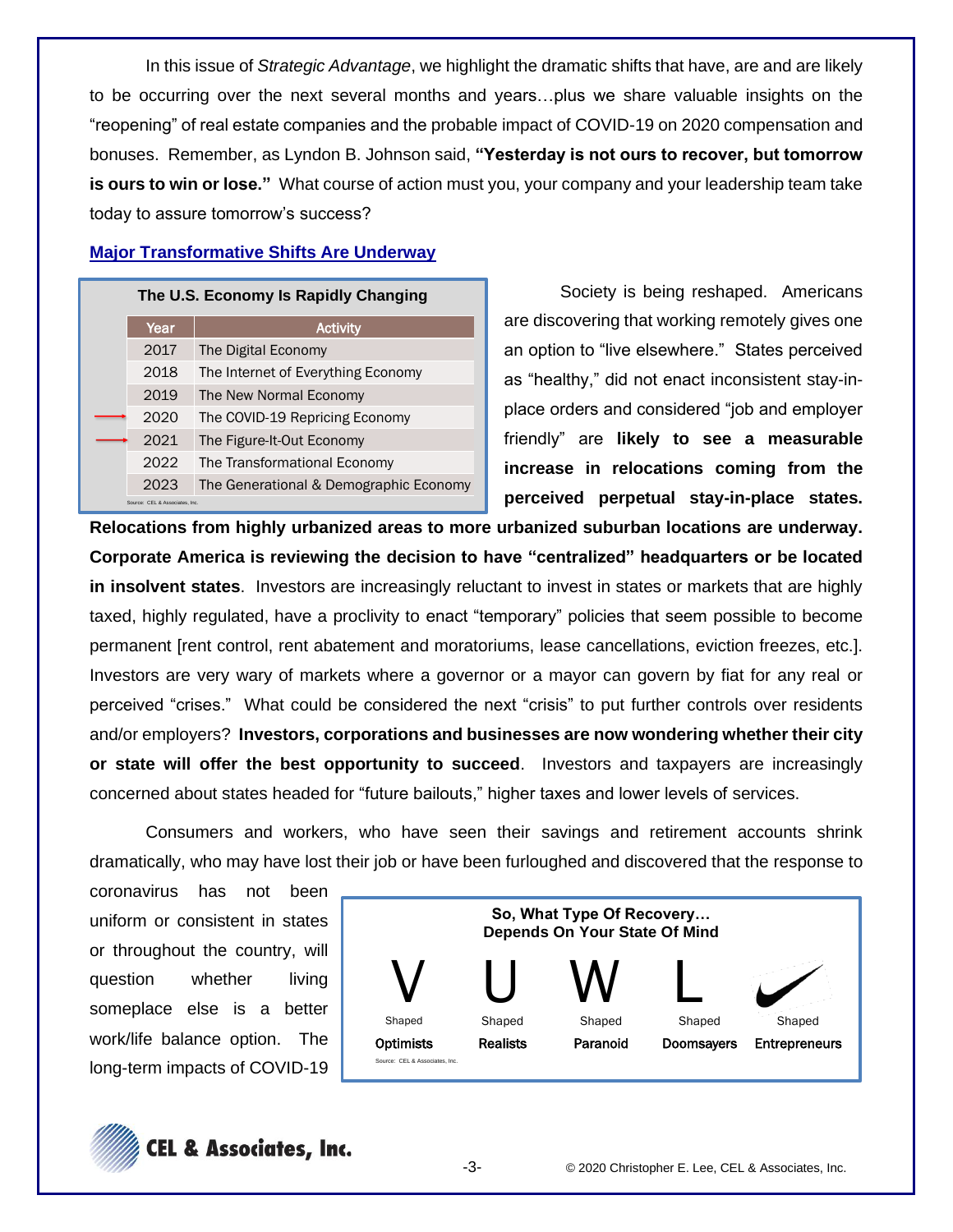and the policy actions taken by states with continued stayin-place such as California, New York, Michigan, Illinois, New Jersey, Massachusetts and Pennsylvania are causing employers, workers and residents to re-think the best place to live and work. For example, more than 15,000 companies [pre COVID-19] employing over 300,000



workers have left California during the past decade. Today, California faces a \$54 billion budget deficit plus…the state has \$91.5 billion in unfunded liabilities and has just processed around 4 million unemployment insurance claims. Around 1.5 million people have left the state of New York since 2010, according to the U.S. Census Bureau. In 2019, New York saw its population decline by 76,000, the largest decline of any state in the U.S. New York City has \$107.8 billion in unfunded liabilities. Illinois [state and local] has an unfunded pension liability of over \$203 billion. New Jersey's unfunded liability tops \$130 billion. **Corporate America and workers are asking why live in states which have among the highest taxes, highest budget deficits, highest unfunded liabilities. And, in the cases of New York, New Jersey, Illinois and California, these are four of the top five states with the greatest** 

### **Definition Of Work & Workers Is Shifting**

- Work now follows the worker...who no longer "goes-to-work."
- Space where work is performed is now less important than the intersections of networks, interactive technology and flexible collaboration.
- Specialists, niche experts, ICs and the Age of the Freelancer are growing rapidly…there may be as many as 100m freelancers by 2030.
- The "on-demand" workforce is creating a new ecosystem of work. Digital platforms can now match talent with need. Employers are becoming connective networks of workers.
- Decision-making is far more decentralized; worklife-balance is now a top priority; and robotics, automation and AI are streamlining the workplace.
- Compensation and benefits in real estate firms are being redefined.

Source: CEL & Associates, Inc.

**number of COVID-19 cases**. Major population shifts are underway.

**The accelerated shift to a rental-based society is underway. Sixty percent of Millennials have "concerns" about being able to afford food, rent or pay medical expenses**. The median age of a U.S. homebuyer in 1981 was 31 years. Currently, for a variety of reasons, that median age has risen to 47 years. **Sixty-nine percent of Americans have less than \$1,000 in liquid savings**. The average U.S. savings account contains \$16,420, while the median savings account balance is around \$4,830. Over 40% of Americans have less than \$10,000 saved when they retire. From apartments to iTunes,

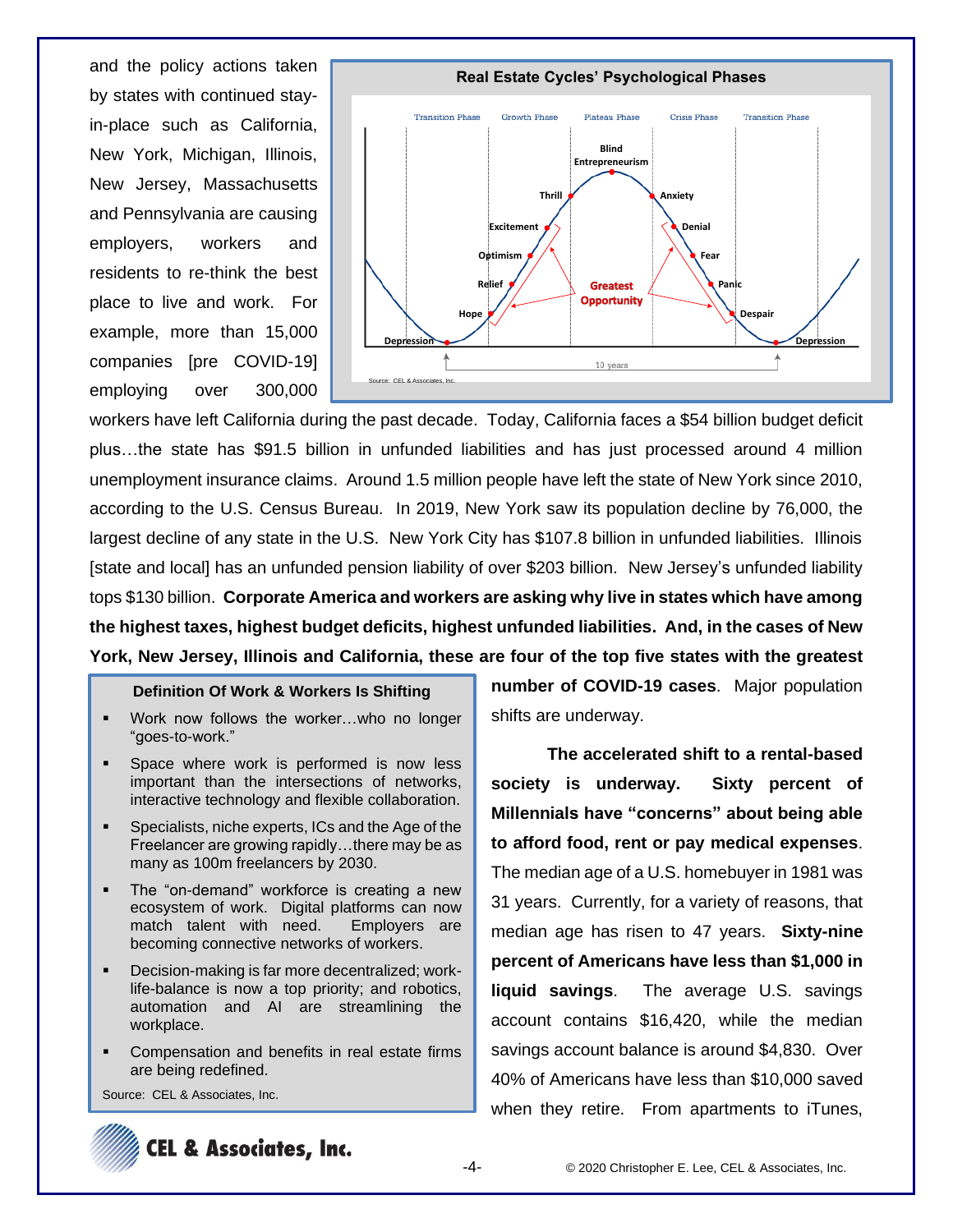

from Uber to Lyft or from Lime Scooters to temporary workforce, **renting has become the new norm**. The average age of Americans getting married has increased to 29.8 years for males, and 28.8 years for females. **The U.S. birthrate is at its lowest level in 32 years**, according to the CDC.

Post COVID-19, more Americans are under- or unemployed [35 – 40 million people], have less savings, have watched their 401[k] decline by nearly 20% and have seen inflation negate modest income increases. Plus…the average college debt is now \$32,731.

**These major transformational shifts, among others, are reshaping society, socialization, real estate investment opportunities and where people live, work, shop and play**.

## **The Definition Of Work, Workers & Consumerism Is Shifting**

**Work now follows the worker**. During and post COVID-19, **many workers no longer "go to work"** 

**to get their work done**. Sixty-two percent of employed workers, according to a recent Gallup survey, say they have worked from home during the coronavirus crisis. A Glassdoor survey of 1,000 workers found that 67% said they supported their employers' decision to mandate remote work indefinitely due to the COVID-19 outbreak. **Sixty percent of those respondents said they were confident that they can efficiently perform their job remotely.** According to other surveys, **approximately 66% of employees are working remotely due to COVID-19**. **By the end of 2021, it is estimated that 25% - 30% of the workforce will be** 

### **Consumerism Is Shifting**

- 90% of consumers have changed their shopping patterns as a result of COVID-19.
- A 96% growth in online retail shopping [YOY April].
- Consumers have taken full control of the retail experience.
- 40% 60% of consumers plan "to continue" to shop online, use curbside pickups, delivery services and online entertainment.
- **•** Physical space is now less important than the growing convenience/ease and "order-what-Iwant" online shopping provides.
- Gradual shift to a predominantly cashless society is underway.

Source: CEL & Associates, Inc.

**working from home all or some of the time**. Microsoft's analysis of how users engage with teams revealed that remote workers are adapting to the balance between work and home-related

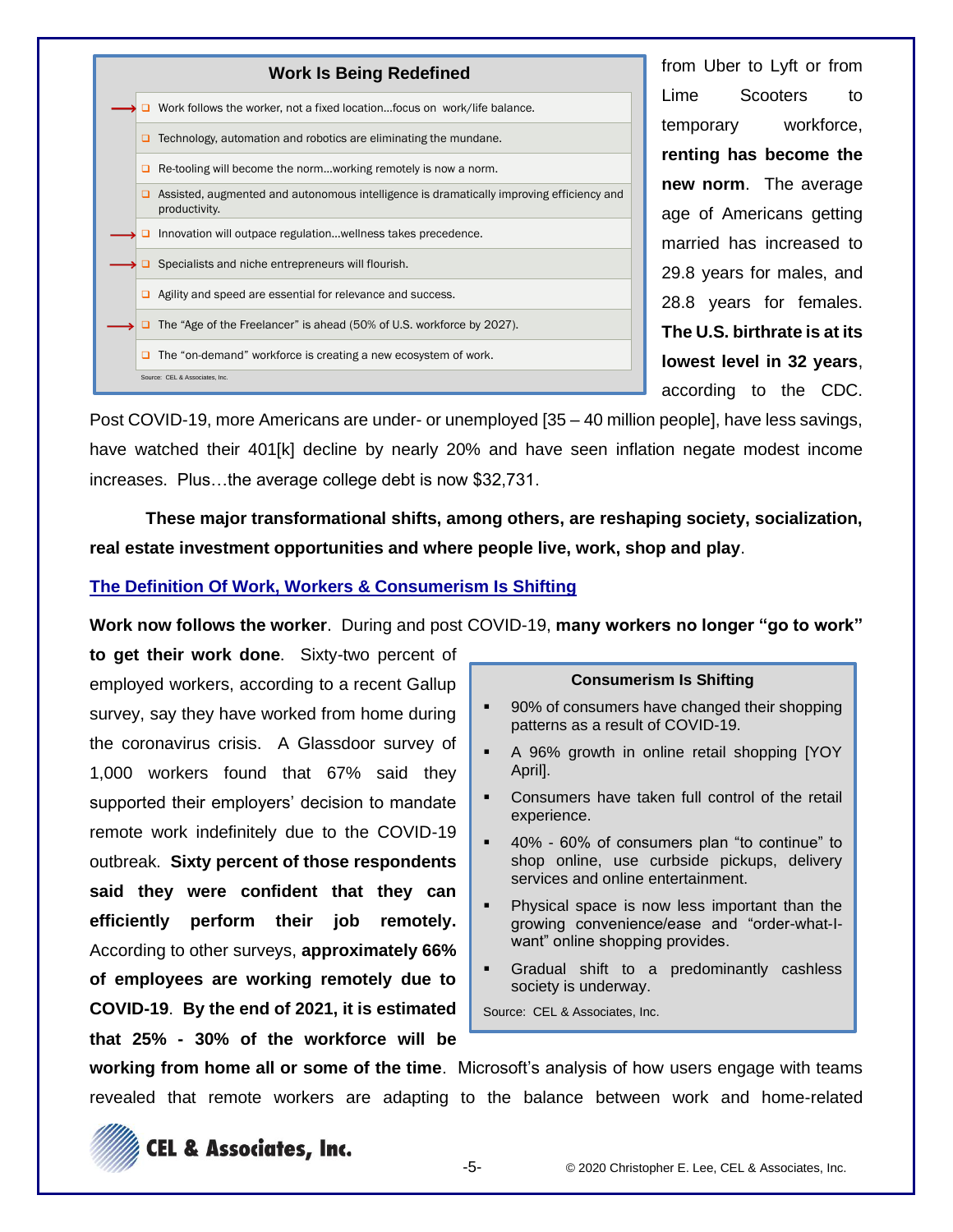responsibilities. Before COVID-19, according to a CEL & Associates, Inc. national survey of the real estate industry, **42.2% of private and 59.6% of public real estate firms offered telecommuting options for their employees**.

**Space for work performed is now less important than the intersections of networks, interactive technology and flexible collaboration**. The on-demand

## **Pre COVID-19 What Millennials Want In Office Space**

- ❑ Work-Life balance
- ❑ Flexible schedules
- ❑ Collaborative workplace
- ❑ Open work stations
- ❑ Small lounge areas
- ❑ Informal conference space
- ❑ Many places to plug-in
- ❑ Relaxation areas
- ❑ Wellness protection
- ❑ Natural lighting
- ❑ Use of recycled materials
- ❑ Carbon neutral
- ❑ Re-configurable format
- ❑ Functionality
- ❑ Storage lockers
- ❑ Scribble walls
- ❑ Indoor air quality
- ❑ Pet friendly

81% of Millennials want to choose their own work hours! Source: CEL & Associates, Inc.

workforce is creating a new eco system of work. Now digital platforms can match talent with need. COVID-19 put to bed the open-floor, creative office format as social distancing and working remotely has been embraced. **Work is being redesigned around purpose, priorities and the need to engage.** The digitization of the workplace, the growing role of robotics, automation and artificial intelligence, is reshaping how we view and perform work. According to McKinsey & Company, **technology can now automate 45% of the activities people are paid to perform**. Many tech companies [Facebook, Twitter, etc.] have made working remotely a reality forever. Facebook's CEO, Mark Zuckerberg, recently announced that up to 50% of Facebook's employees will work remotely in five to 10 years.

**Consumers and consumerism have also shifted dramatically. Ninety percent of consumers have changed their shopping patterns as a result of COVID-19. Amazon now accounts for 40 percent of all U.S. gross merchandise volume. Consumers have taken full control of the retail experience. Between 40% - 60% of consumers plan "to continue" to shop online and use curbside pickup and delivery services post COVID-19**. Self-serve retail and

#### **The New Silicon Valleys**

**Silicon Valley –** Santa Clara, SF, Sunnyvale, Palo Alto, Mtn. View **Silicon Beach –** Santa Monica, Culver City, Playa Del Rey **Silicon Roundabout –** East London **Silicon Hills –** Austin, Boulder, Denver **Silicon Forest –** Seattle, Portland **Silicon Hill –** Washington, D.C. **Silicon Alley –** Boston to New York **Silicon Slopes –** Salt Lake City and Park City, Utah **Silicon Wadi –** Tel Aviv and Metro Haifa **Silicon Valley South –** San Diego Source: CEL & Associates, Inc.

touchless grocery are rising dramatically and a gradual shift to a predominantly cashless society is underway. Consumers are reducing their discretionary spending, have increased expenditures for stockpiling and have determined that personal health and safety are more important than shopping at the mall. **Buying local, embracing digital commerce, increased awareness in conscious consumption** 

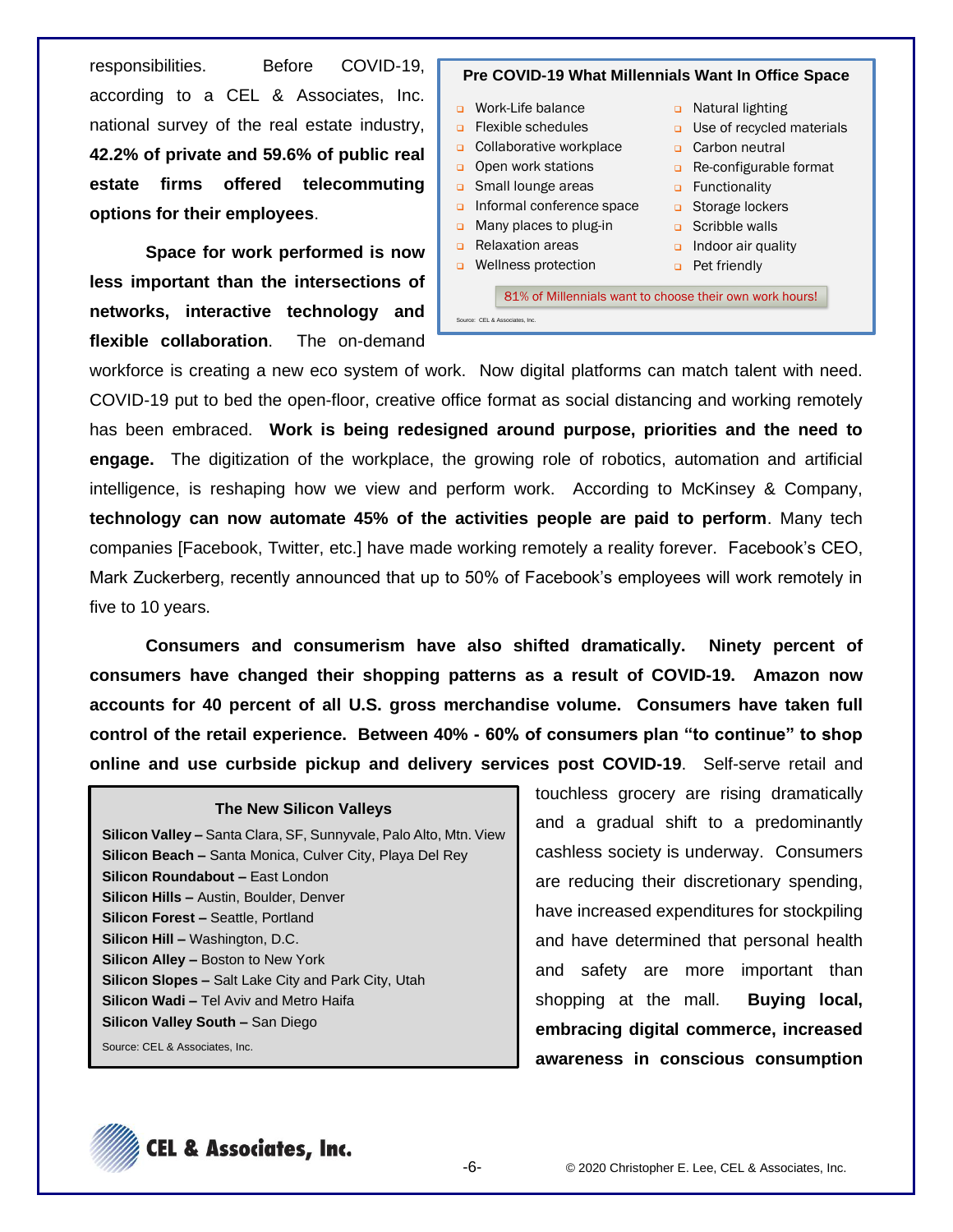**and purchasing more "sustainable" products are COVID-19 shifts unlikely to revert**. According to a recent study, 42% of consumers believe the way they used to shop will fundamentally change. The top priorities for consumers post COVID-19 are "local products, trusted brands and ethical products." Interestingly, according to an EY study, 54% of consumers would make their personal data more available if it "helped to monitor and track an infection cluster." **Consumers, as a result of declining or lack** 



**of income, fear and worries about the future, will place more value on what is important to them, the impact of what they buy and the way in which they shop**. The rise in online media/video consumption has risen dramatically for Gen Z and the Millennials. Going back to shopping centers, malls, movie theaters and entertainment venues will be slow, unpredictable, and unclear…until and unless a COVID-19 vaccine is available.

### **Outlook For Office Buildings & Space**

The 1970 movie, "Suppose They Gave a War and Nobody Came," is an American dramacomedy with the plot described in the title. This question typifies similar thoughts/concerns today. **What will happen when the stay-at-home restrictions are lifted, and employees don't return to work?** It is expected that: 40% will return to the office four to five days a week; 35% will return to the office two

### **2025...What To Expect In Office Buildings**

- 40% 55% of work, formerly performed in an office building, will be done remotely.
- 70% of office space has an open floor plan...this is about to change dramatically…also watch for the introducing of revenue sharing leases.
- The digitization of office functions will increase vacancy levels, drive shorter lease terms and reduce space needs from renewing tenants.
- Tenants will increasingly implement "shift" staffing schedules and expect landlords to accommodate a 24/7 space requirement.
- Elevator capacity levels could be restricted to 50% per load.

Source: CEL & Associates, Inc.

to three days a week; and 25% will continue to work remotely. **Nearly 60% of workers who are working remotely because of COVID-19 would prefer to do so after restrictions are lifted.** Of note…90% of real estate firms enacted working remotely policies [for corporate, offsite personnel]. Since COVID-19, office leasing is down nearly 50%, net effective rents are down around six percent, and subleasing activity has increased. Many companies are seriously considering a hub and spoke model for space utilization.

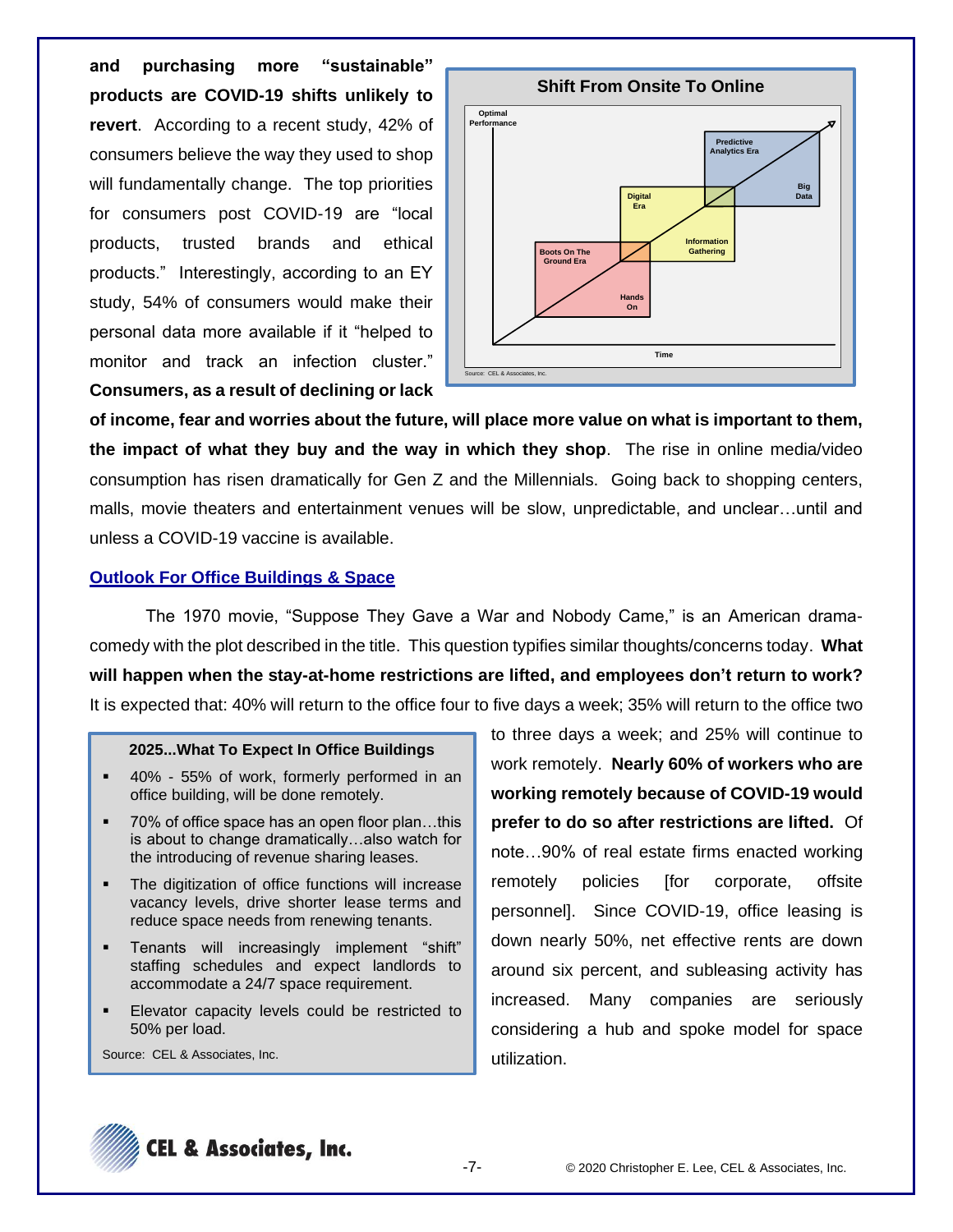|                                                                                                    |                                           | <b>Pre COVID-19 The Great Generational Transfer</b>                  |                                                             |                                         |
|----------------------------------------------------------------------------------------------------|-------------------------------------------|----------------------------------------------------------------------|-------------------------------------------------------------|-----------------------------------------|
| Generation                                                                                         | <b>View Of Work</b>                       | <b>View Of Work</b><br><b>Environment</b>                            | View Of<br><b>Office Space</b>                              | <b>Square Feet Per</b><br><b>Worker</b> |
| <b>Baby Boomers</b><br>"About to retirenot<br>74.4 million<br>about to change."<br>$(1946 - 1964)$ |                                           | "I want the<br>trappings of<br>success."                             | Dedicated office<br>with title-based<br>amenities.          | 350 Square Feet                         |
| Gen Xers<br>65.8 million<br>$(1965 - 1980)$                                                        | "Flexible hours for<br>more personal TO." | "I want more<br>money, portable<br>skills and to work<br>on my own." | Cube space with<br>external amenities.                      | 250 Square Feet                         |
| <b>Millennials</b><br>75.9 million<br>$(1981 - 1997)$                                              | "Meaningful<br>hoursno<br>schedule."      | "I want teamwork,<br>personal growth<br>and opportunities."          | Collaborative space<br>with internal<br>amenities.          | <150 Square Feet                        |
| Generation Z<br>77.9 million<br>$(1998 -$                                                          | "Productive hours<br>on my terms."        | "I want it my way,<br>when I need it."                               | Digital / remote<br>space with 24/7<br>mobile connectivity. | <100 Square Feet                        |
| Source: CEL & Associates, Inc.                                                                     |                                           |                                                                      |                                                             |                                         |

The new normal for office buildings will include: personal temperature screening; monitoring the quality of indoor air; deployment of UV technology; adoption of touchless activations in all public space; queuing lines for elevators, mail rooms and common areas; and deploying sanitizing stations throughout the building. **Tenants will embrace shift hours, workforce contracts, employment of more gig workers and a complete redo of the open floorplan office design.** Look for the adoption of new, smart technologies and use of video conferencing. Culture, Human Resource or Talent Officers will be mandated to create/maintain a culture amid a diverse, combination remote and onsite and demographically diverse workforce…not an easy assignment! Working in a corporate office may become a status symbol. Travel for business will be far below historical norms. Do not be surprised to see far fewer shared offices and workstations. Virtual events and team meetings will increasingly be done remotely. **It would not be surprising over the next decade to see the number of square feet per employee decline by 50% as space becomes far less important than "connecting, interacting, networking and communicating."**

**I expect 40% - 50% of work done in an office building will be done remotely**. Elevator capacity will be restricted to 50% per load. Many tenants will adopt staggered shift staffing and expect landlords to provide 24/7 services and amenities. **Watch for some landlords to offer revenue sharing leases to tenants with less consistent income**. Some landlords could even take "stock" in select startup tenants as a tradeoff for lower rent in great locations. **Multi-location strategies by larger regional or national tenants will become more commonplace. Dual-hub solutions [i.e., a suburban and a CBD location] may become a "talent" solution for some tenants**. Health scans,

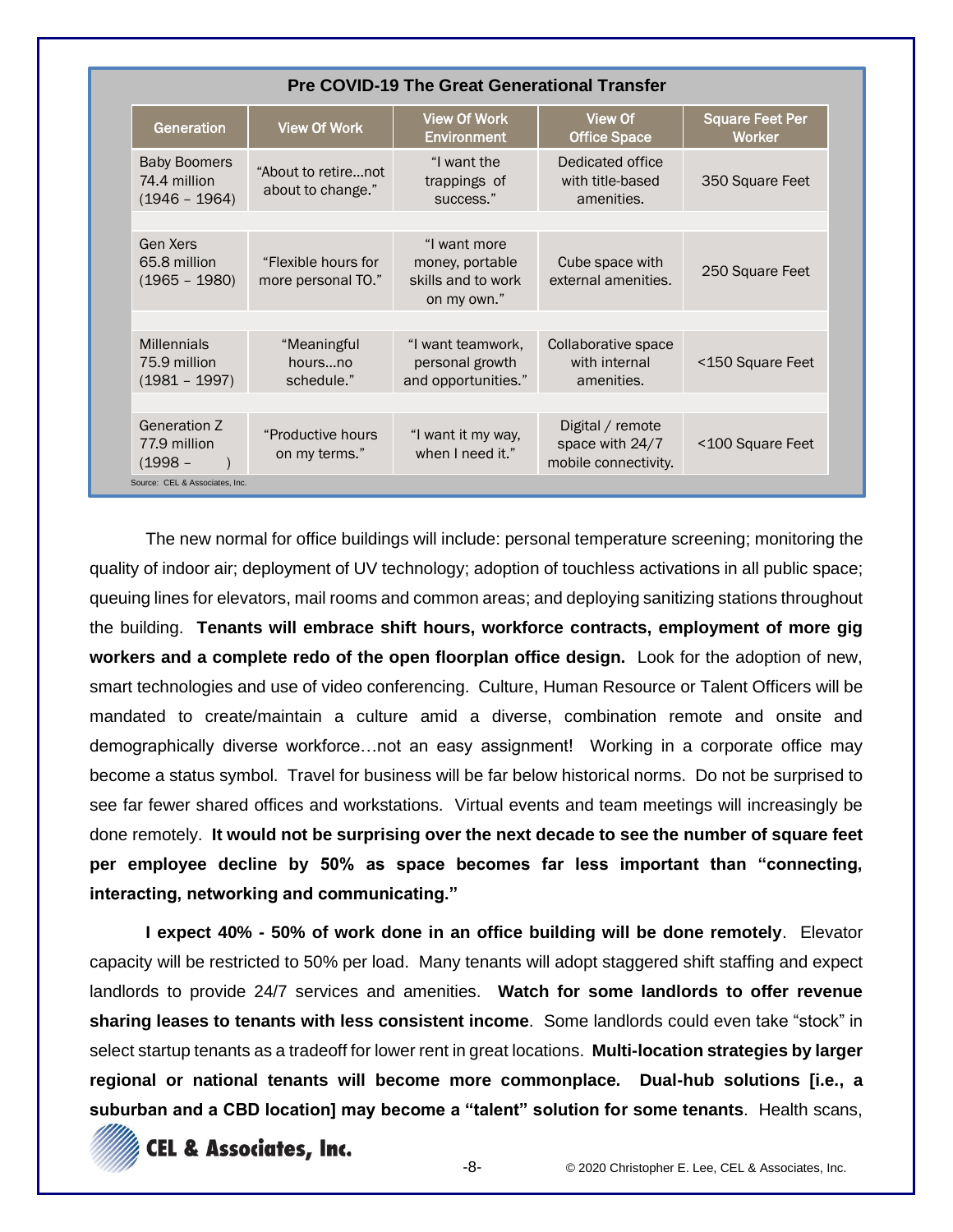#### **2025...What To Expect In Industrial Buildings**

- Expect a dramatic increase in demand by local, regional, state and federal agencies for buildings to house "life-critical" medical, food supplies and emergency services.
- Watch for an increase in the need for new manufacturing facilities to accommodate an acceleration in "Bring It Home" production for critical industries [e.g., pharmaceuticals, medical devices, precision manufacturing, etc.].
- Watch for increased demand for last-mile distribution centers.
- New industrial building designs will incorporate greater use of robots, cobots, automation, AI and green technologies.
- Watch for mandates for the creation of "National Logistics Policy" and processes to address future supply crises.
- Landlords will be expected to incorporate the latest in air ventilation systems, antimicrobial technologies, motion detectors and wearables for "common area" touch points.

Source: CEL & Associates, Inc.

more robust common area cleaning and the addition of "amenity enhancements" to encourage workers to return to work will emerge over the next five years. As office tenants accelerate their digitization and responses to COVID-19, office landlords and onsite office Property Management teams will need to "keep pace" or risking losing tenants over real and perceived health, safety and operating deficiencies.

### **Outlook For Industrial Buildings & Space**

Of all asset classes, the industrial real estate sector has been the recipient of the dramatic increase in manufacturing, last-mile warehouse and unprecedented demand for food, healthcare and "living essentials" during and post COVID-19. The coronavirus pandemic has provided **impetus for many cities, counties, states and healthcare systems to build and/or lease space for "life-**

**critical" medical supplies, equipment, food, emergency supplies and pharmaceuticals**. The conflicts in China have increased the demand for and the incentives to execute **"Bring It Home" production for critical industries**. Grocery stores have been overwhelmed during COVID-19, playing catch-up while attempting to safely provide much needed staples to the consumer. The dramatic increase in Internet shopping [up 80% for traditional chain stores, up 142% for pharmacy purchases,

and grocery Internet sales up 70% - 75% YOY] has increased demand for last-mile distribution and regional warehouse facilities.

Industrial real estate owners and operators will be expected to incorporate the latest air ventilation systems, antimicrobial technologies, hands-free motion detectors, "health wearables" and increased sanitation of common areas. **COVID-19, however, has raised** 



**CEL & Associates, Inc.** 

|                                                                                                                                                         |                                                    | <b>History Of Prop Tech</b>                                                                                                        |                                                |  |  |
|---------------------------------------------------------------------------------------------------------------------------------------------------------|----------------------------------------------------|------------------------------------------------------------------------------------------------------------------------------------|------------------------------------------------|--|--|
| Early PropTech 1980 - 2000                                                                                                                              |                                                    |                                                                                                                                    |                                                |  |  |
| ■ CoStar<br>■ Argus<br>• Real Page                                                                                                                      | ■ Yardi<br>Autodesk<br><b>Real Capital Markets</b> |                                                                                                                                    | • Axiometrics<br><b>Real Capital Analytics</b> |  |  |
| $\div$ Aggregators 2001 - 2007                                                                                                                          |                                                    |                                                                                                                                    |                                                |  |  |
| $\blacksquare$ 7illow<br>• Trulia                                                                                                                       | $\blacksquare$ RedFin<br>ProCore                   |                                                                                                                                    | Trivago<br>• Appfolio                          |  |  |
| $\div$ Bigger Is Better 2008 - 2019                                                                                                                     |                                                    |                                                                                                                                    |                                                |  |  |
| <b>U</b> WeWork<br>$\blacksquare$ Airbnb<br>• SquareFoot                                                                                                | Katerra<br>Open Door<br>Casper                     |                                                                                                                                    | ■ Auction.com<br>Urban Door<br>Niido           |  |  |
| ❖ Quality & Capabilities Matter 2020 - 2030                                                                                                             |                                                    |                                                                                                                                    |                                                |  |  |
| Automated Warehouses?<br><b>Robotic Construction?</b><br>• Modularity?<br><b>Material Services?</b><br>Energy Windows?<br>■ Tenant/Resident Experience? |                                                    | NextGen Windows?<br>Smart Walls?<br>Al-Based Brokerage?<br>Space Customization?<br>Hologram Brokerage?<br>■ Automated Prospecting? |                                                |  |  |
| Source: CEL & Associates, Inc.                                                                                                                          |                                                    |                                                                                                                                    |                                                |  |  |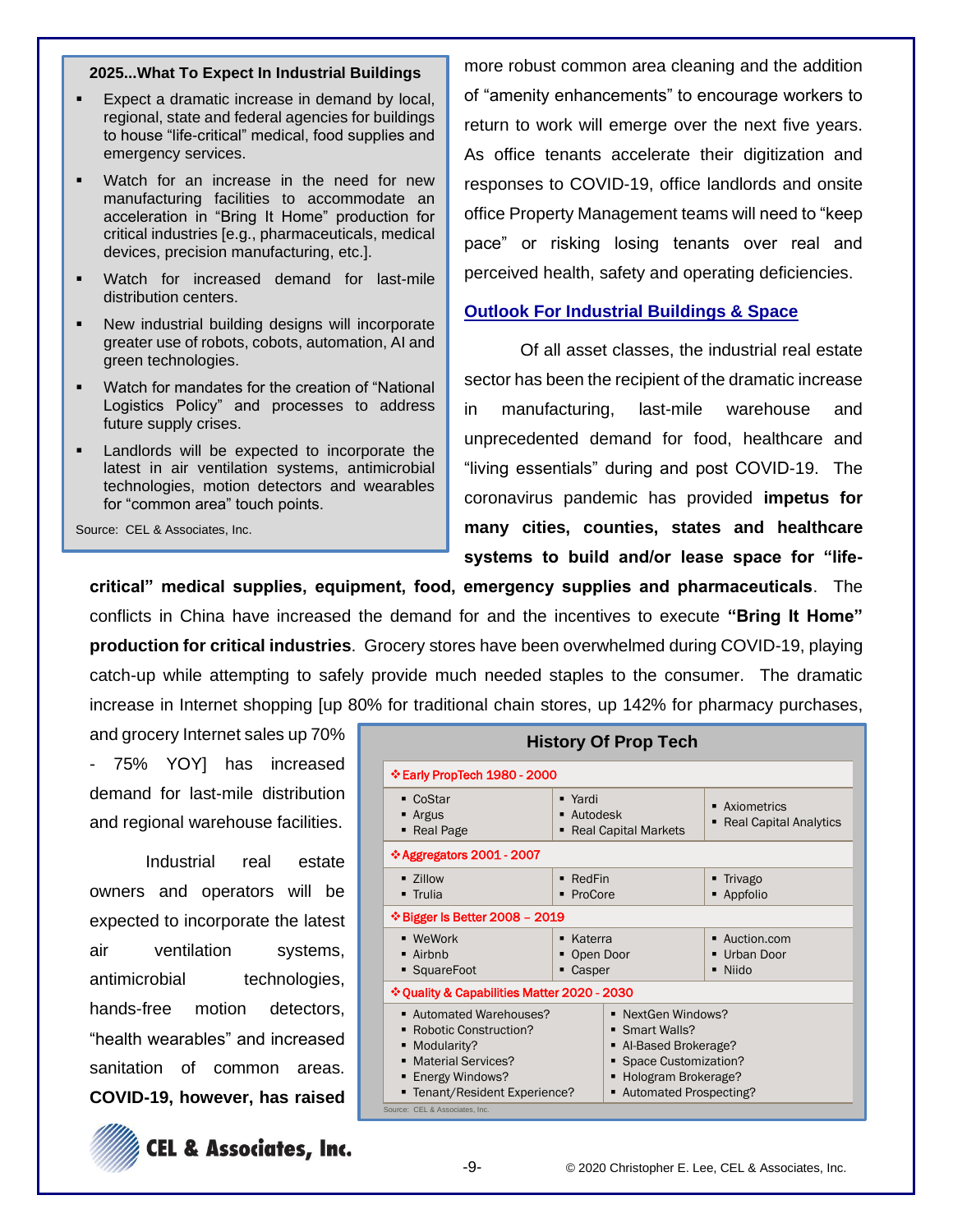**the awareness of, the potential need for and the likely integration of robotics, artificial intelligence, automation and green technologies into the workplace [i.e., robots and automation can work 24/7, don't get sick and can easily accommodate a 24/7 work day and week].** Globally, there are around 3.2 million industrial robots…double the number in 2015. The dramatic increase in online shopping [as of April 22, 2020, online U.S. and Canadian retail orders were up 146%] has increased the need for more automated and robot-based warehouse and distribution facilities to meet the unprecedented demand. COVID-19 has accelerated what was already underway…a move from physical store to online shopping. Cloud kitchens, drone deliveries emanating from industrial real estate "launch pads" and the supply chain disruption will increase demand for temperature-controlled facilities near major population centers. **Automated cold storage facilities will increase the demand for smaller footprint buildings in infill locations. Remember, around 95% of food produced or imported to the U.S. goes through a distribution facility before it is available to the consumer.**

In addition, watch for the emergence of a **"National Logistics Policy"** over the next few years that addresses the supply and proximity shortfalls experienced during COVID-19. Governmental agencies, the U.S. military, healthcare providers and systems, and emergency agencies probably will increase their need for warehouse space closer to consumers. **In the not-too-distant future, we will see a dramatic increase in mid- to high-rise, high-tech, automated warehouse, distribution and processing centers.** The challenge for industrial tenants is finding and retaining qualified workforce and eliminating human error in the fulfillment process. Post COVID-19, automation and robotics can fill that need, so the design, operating systems and tracking order cycle times in the New Normal industrial buildings must accommodate shifting stakeholder expectations and new technologies.

### **2025...What To Expect In Retail Centers**

- 20% 25% reduction in the per capita of retail SF to population [currently 23.5 SF]. Expect a tsunami of retailer bankruptcies.
- The repurposing of up to 50% of retail space will occur over the next decade.
- Reconfiguration/design of ingress and egress to accommodate curbside pick-up, drive-up windows and delivery services.
- Addition of infrared sensors to identify/isolate high temperature or flu symptomatic visitors.
- Significant upgrades to cleaning/sanitizing process for escalators, elevators, restrooms, and rest areas.
- **EXEDENT** Increase in leases to community, government, public health and social services…"closer to our community."

Source: CEL & Associates, Inc.

## **Outlook For Retail Buildings & Space**

**No asset class has been more negatively impacted by the coronavirus than the retail sector**. Already reeling and reacting to a dramatic rise in online sales before COVID-19, the retail sector was further impacted by stay-athome, shelter-in-place and social distancing edicts from state governors and regional officials, and social unrest. **CEL & Associates, Inc. expects 20% - 25% of all retail stores to close over the next 36 months… and could be up to 200,000 retail establishments!** Department stores are in "crisis," and many favorite restaurants and longtime local dining facilities are on life support.

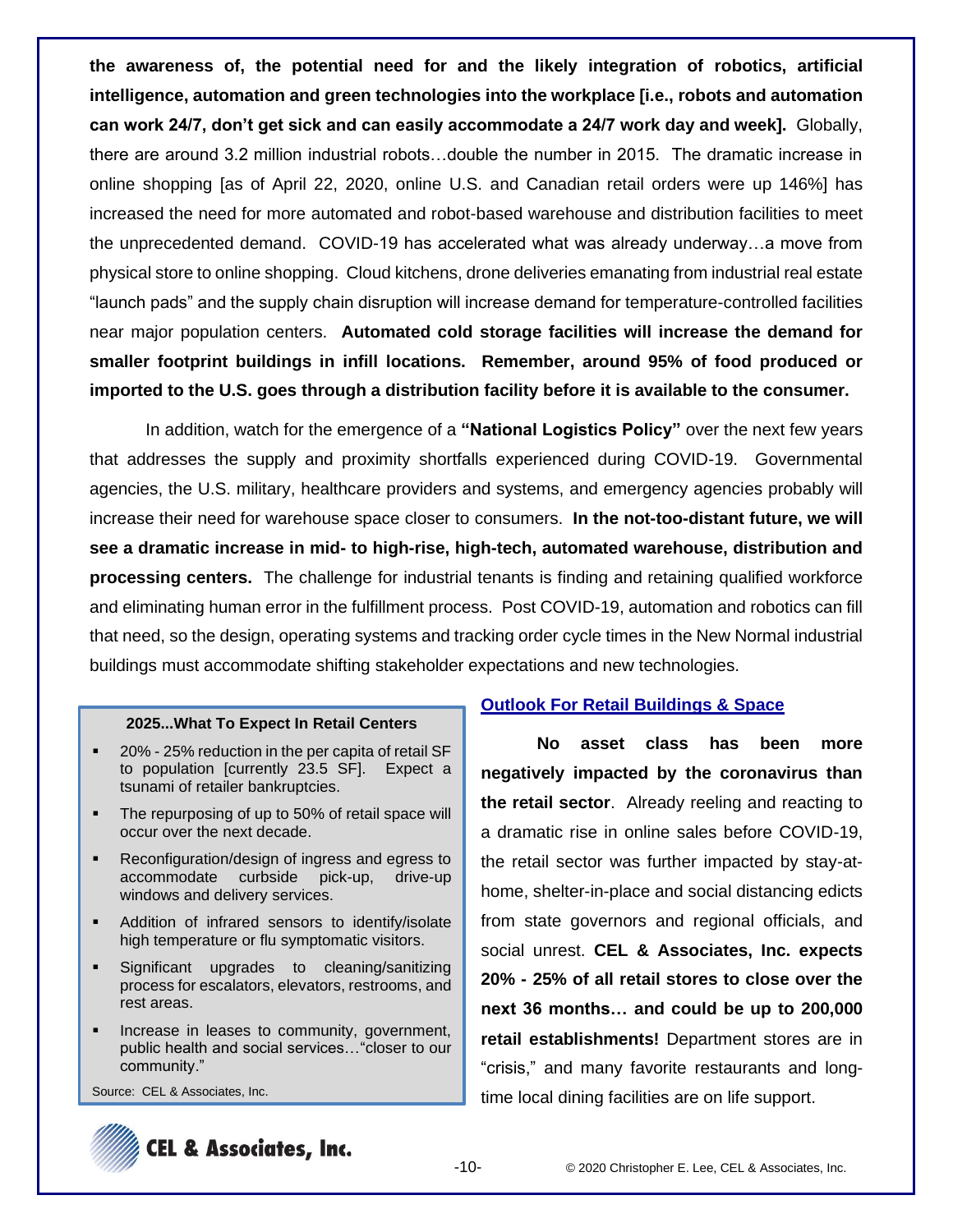| View Of                      | <b>Baby Boomers</b>                                                                                                                                                                 | <b>Xers</b>                         | <b>Millennials</b>            |
|------------------------------|-------------------------------------------------------------------------------------------------------------------------------------------------------------------------------------|-------------------------------------|-------------------------------|
| <b>Retailers</b>             | Trust the brand.                                                                                                                                                                    | Trust the connectivity.             | Trust the experience.         |
| <b>Groceries</b>             | Food as a necessity.                                                                                                                                                                | Food as a connector.                | Food as a nutrient.           |
| <b>Frequency Of Shopping</b> | Structured and consistent.                                                                                                                                                          | Based on time availability.         | As needed24/7.                |
| <b>Retail Motivation</b>     | Advertisements.                                                                                                                                                                     | Ratings.                            | Word-of-mouth/Twitter.        |
| Shopping                     | One stop.                                                                                                                                                                           | Digital retailing.                  | Unlimited stops.              |
| <b>Physical Plant</b>        | Mega centers.                                                                                                                                                                       | Smaller stores.                     | Omni-channel.                 |
| <b>Restaurants</b>           | Place to eat.                                                                                                                                                                       | Place to socialize.                 | Place to connect.             |
| <b>Stores</b>                | Place to see products.                                                                                                                                                              | Place to interact with<br>products. | Place to experience products. |
| <b>Display Space</b>         | Floor space.                                                                                                                                                                        | Display space.                      | Mental space.                 |
|                              | "Technology and disruption have changed the definition, purpose and design of retail real estate."<br>"When online sales reach 15% – 20%, the current retail model begins to fail." |                                     |                               |

Reduced consumer expenditures have hit hard [March down 7.5%, April down 16.4%]. However, May's 17.7% rise and the projected \$240 billion in lost sales projected for 2020 highlights a long way to go for recovery. According to JP Morgan, U.S. credit card users spent 40% less YOY in March. **Durable goods sales are expected to remain far below historical levels for at least 24 months. Getting nearly 40 million unemployed Americans back to work will take years, not months…and many currently out of work may remain that way for years. CEL & Associates, Inc. expects a repurposing of up to 50% of retail space will occur during the next decade**.

Existing retail centers will require significant reconfiguration/design of entrance and exit to accommodate ongoing and growing demand for curbside pickup, drive-up windows, and delivery services. The addition of infrared sensors to identify/isolate potential sick visitors, participating in contact tracing platforms, and the use of antimicrobial technologies will be on the priority list of every retail real estate owner and operator. Rent forgiveness, lender forbearance negotiations, workouts, bankruptcies, and prolonged vacancy will face many retail real estate owners.

There is some good news. Owners of retail assets in great locations, with grocery or healthcare anchors, drug stores, pharmaceutical tenants, discount retail, convenience and fast food tenants and who can offer curbside pickup will do well. While the shape and timing of the recovery for the retail sector will vary across regions, **retailers who can digitize the customer engagement and retail real estate owners and operators who can incentivize such behaviors will recover and grow quickly, post COVID-19.**

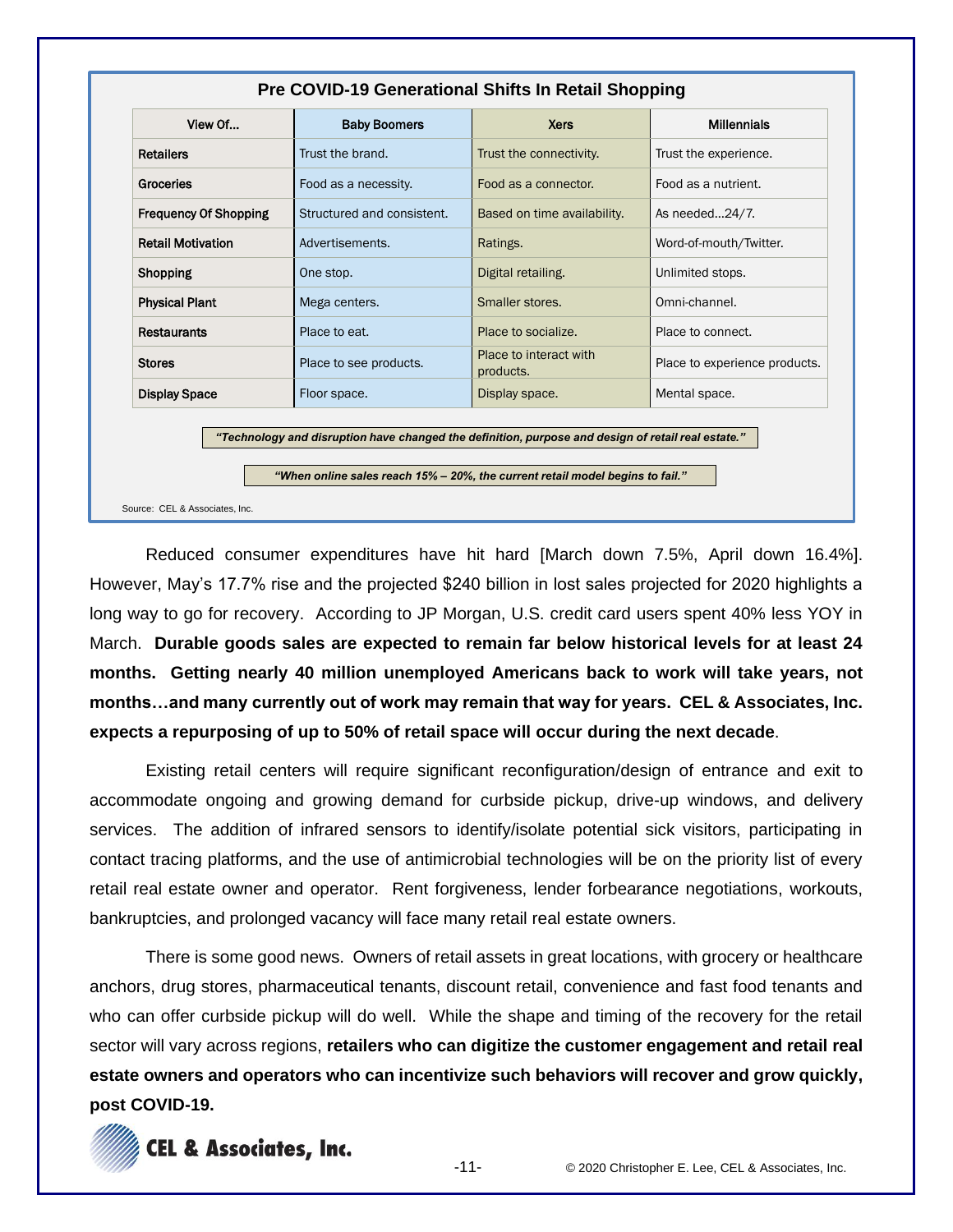One of the biggest challenges and, frankly, opportunities for retail real estate owners and operators is to shift from an asset-centric to a more customer-centric business model and operating platform. Focusing on the customer [not just the tenant] experience, creating reasons to visit [shop] and stay, and facilitating a seamless shopping event will be key over the next 36 months. Post COVID-19, those who use predictive analytics, more fully understand the consumer [existing and potential], offer more than space and tenants, and who value the lifestyle shopping experience will far outperform their competitors.

### **Outlook For Multifamily Buildings & Space**

**There are three basic facts of life: people need to eat; people need medical treatment in an emergency; and people need to have someplace to call home, with a roof overhead.** Rental housing, other than campgrounds, living in an RV, a manufactured home, or makeshift shelter, meets the most fundamental need for everyone.

Whether you live in a student housing facility, tax credit apartment, workforce housing, market rate apartment or senior living facility, you are renting. Some have argued that paying a mortgage is just a more sophisticated form of rent. While COVID-19 had significant impacts on new development and under-development projects, pending sales, raising equity or securing financing, that pause did not negate the increasing demand for rental housing. **The multifamily industry is held back only by the lack of jobs, a recovering economic marketplace, and a psychological mindset**. Even in this unprecedented pandemic crisis, NMHC's Rent Payment Tracker found 89.0% of apartment households made full or partial payment by June 13. Americans are prioritizing rent, food and healthcare during COVID-19, and the 43 million renter households are likely to increase as we approach year end. While many investors and lenders have hit the "pause" button, unlike office or retail where the "stop" button

dominated, the agencies [Freddie, Fannie and FHA] were designed to accommodate the need for housing.

**Moving to the suburbs and away from the highly urbanized CBDs [which tend to have the highest levels of coronavirus] is now a growing priority for many, just as working remotely is now a proven, viable option for many**. While rent growth will be near or below zero for 2020, apartment owners and operators in many markets [excluding those in high tourism areas] are well positioned to "weather the

### **2025...What To Expect In Multifamily Communities**

- Online drone and virtual and self-guided tours.
- Enhanced cleaning and sanitation of common areas, fitness center, mail room, game areas and furniture…plus onsite "wellness" testing.
- Dramatic increase in sensors, voice assistants, "smart walls," online communications/connectivity, in-unit workstations and business services features.
- Revised designs for greater inclusion of delivery services, drop-off zones and service providers.
- Creation of onsite "emergency" equipment, medical devices, first responder needs and a stockpile of health services resources.
- Quarterly "Health Certification" for onsite personnel and common areas.

Source: CEL & Associates, Inc.



**CEL & Associates, Inc.**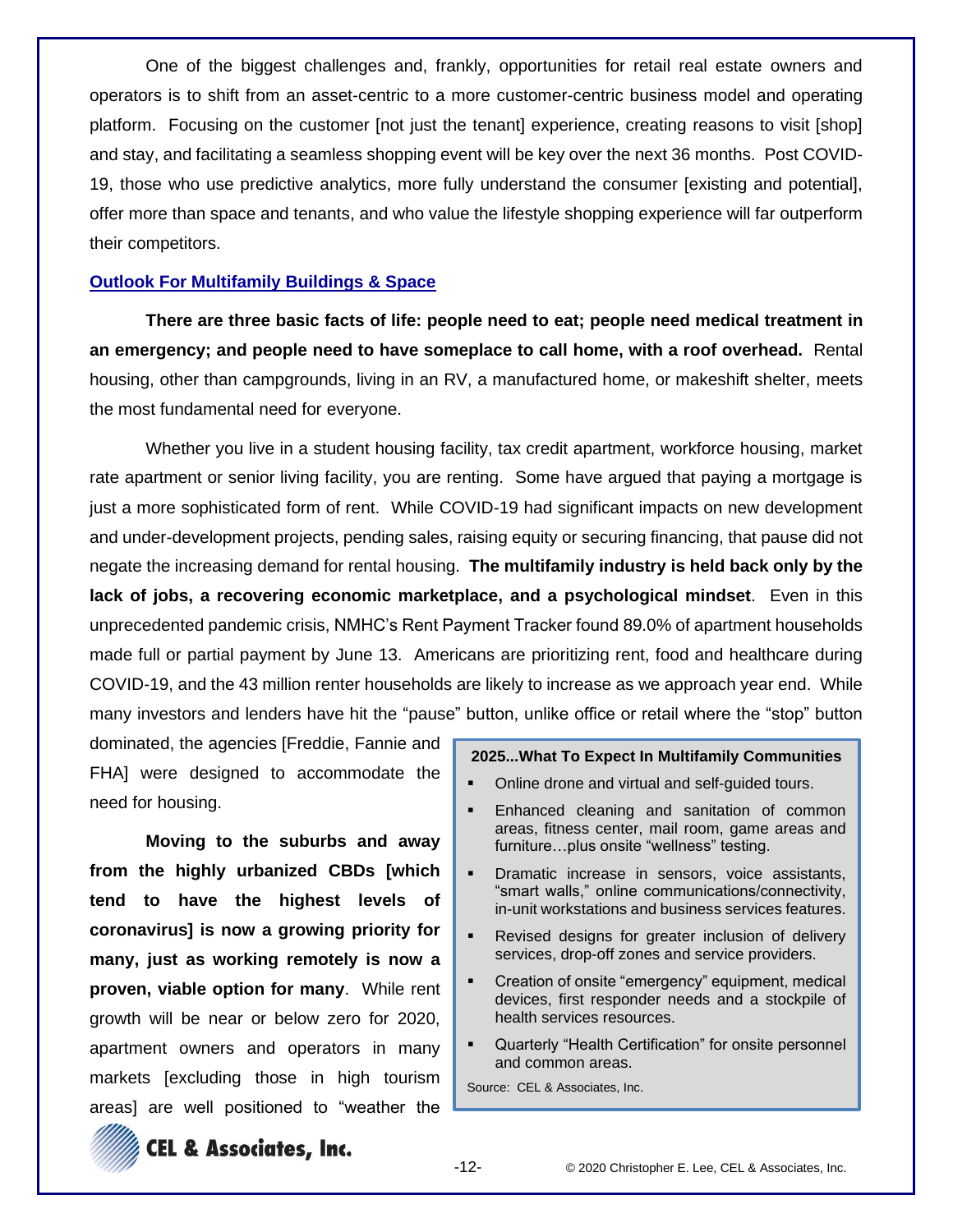economic downturn" and predicted recession. The biggest concern within the multifamily industry is not the moment-in-time crisis created by COVID-19…it is the political/policy decisions by some state and local officials that mandate no evictions, no rent increases and added "health/safety" requirements. **The expressed concern of many within the apartment industry is not that these temporary measures are unnecessary, but that temporary measures can become permanent policies**.

Over the next few years, multifamily owners/operators must continue to provide virtual and drone tours, online leasing, self-guided leasing tours, regulated common area usage, enhanced sanitation processes and temperature checks on all residents and visitors entering or using the office, fitness center or common areas. The increasing number of residents "working from home" mandates new unit, business center designs and technology upgrades.

## **Outlook For Real Estate Operations**

**Real estate leaders must learn from yesterday, remember the lessons of today and seek to harvest the opportunities of tomorrow**. You cannot re-live the past and today will soon be a memory, so tomorrow is what you anticipate. The challenging, and at times painful, experiences of "living through COVID-19" have inspired many real estate principals, CEOs, Boards of Directors, senior leaders and entrepreneurs to rethink and make strategic decisions on the best operating platform and best business practices, post COVID-19.

**Investment sales revenues could be down as much as 35% - 45% in 2020. Property** 

**management revenues will likely be down 15% - 25%. Construction fees could be down 20% - 30% and leasing activity may be down as much as 18% - 30%.**

Obviously, these projections are subject to the "great unknown" regarding lifting COVID-19 stay-at-home policies, emergence of a vaccine



and/or recurrence of COVID-19 cases due to "opening up too quickly" and the risk of another wave in late 2020/early 2021.

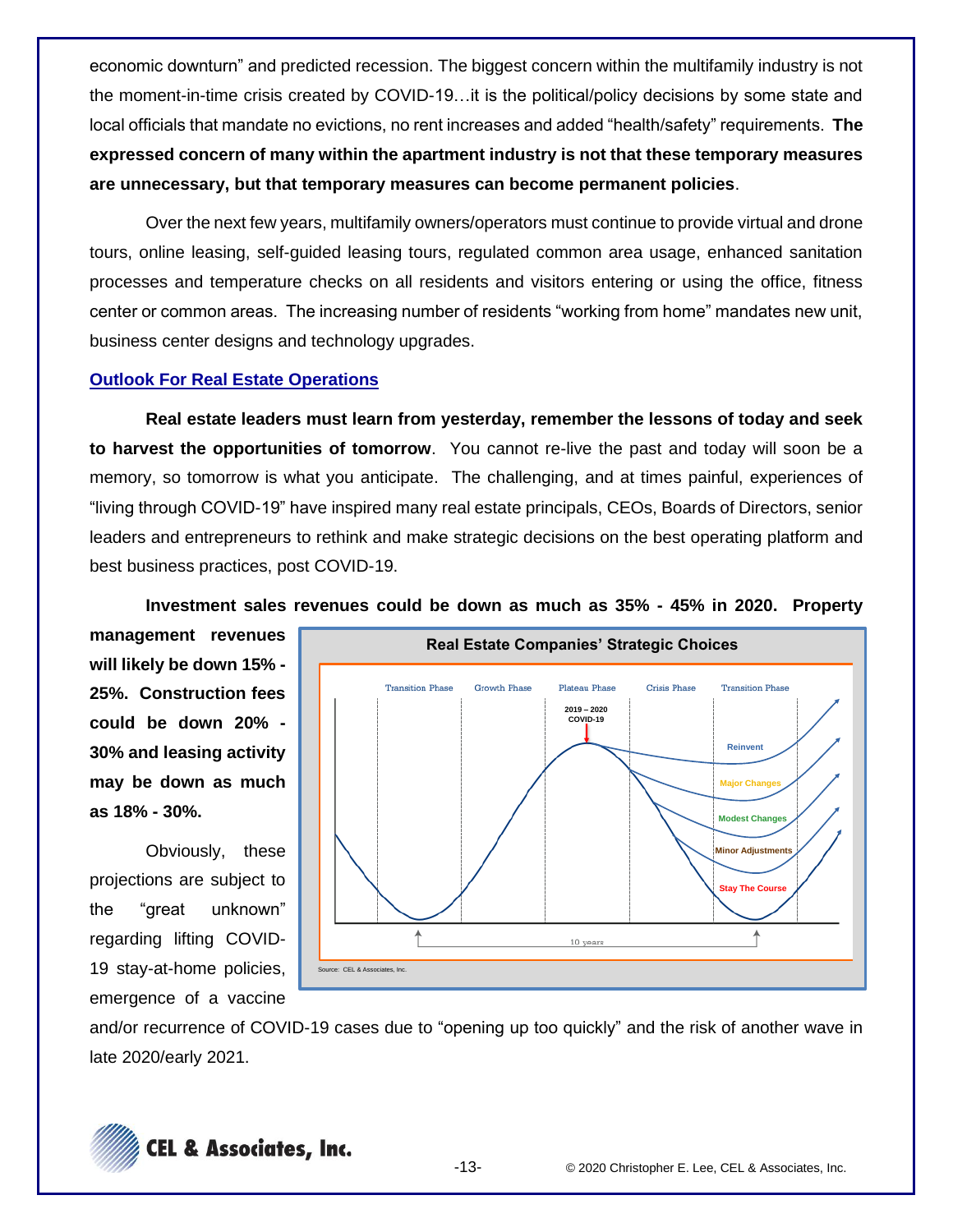### **COVID-19 Compensation Policy Actions Within Real Estate Firms**

*The table below highlights the dramatic shifts in compensation policies and practices within real estate organizations nationwide.* 

|                          |                                                                                                                                          |                                                            | <b>Range of RE</b><br><b>Companies</b> |                                                                                                                                                                                                                                                        |                                                                                     |
|--------------------------|------------------------------------------------------------------------------------------------------------------------------------------|------------------------------------------------------------|----------------------------------------|--------------------------------------------------------------------------------------------------------------------------------------------------------------------------------------------------------------------------------------------------------|-------------------------------------------------------------------------------------|
| <b>Category</b>          | <b>Topic</b>                                                                                                                             | <b>Action</b>                                              | <b>Adopting</b>                        | <b>Comments</b>                                                                                                                                                                                                                                        |                                                                                     |
|                          | New Corporate<br><b>Employees</b>                                                                                                        | <b>Hiring Freeze</b>                                       | 75% to 85%                             | Likely through 2020 except for Mission Critical<br>positions.                                                                                                                                                                                          |                                                                                     |
| Hiring                   | Re-Opening<br><b>Needs</b>                                                                                                               | For Additional<br><b>Property Operation</b><br>Changes     | 60% to 70%                             | Additional Maintenance, Cleaning, Security Staff will<br>be needed for post re-open Ops.                                                                                                                                                               |                                                                                     |
|                          | Executive<br>Recruitment                                                                                                                 | <b>Active Search</b><br>Freeze / Delay                     | 80% to 90%                             | Some firms may view this period as an opportunity to<br>recruit top talent.                                                                                                                                                                            |                                                                                     |
| <b>Work From</b><br>Home | Sustain<br>Ongoing Ops<br>During<br>Lockdown/<br>Quarantine                                                                              | Maximize EE's able<br>to Work Remotely                     | 90% to 100%                            | Significant Long-Term change in office operations,<br>company culture, space needs - and investment in<br>workplace technology.                                                                                                                        |                                                                                     |
| Layoffs                  | Reduce<br>Operating                                                                                                                      | <b>Staff Reductions or</b><br>Furloughs                    | 70% to 80%                             | Early on: Corporate staff (HR, IT, Mkt., Recruiting,<br>Training). With Time: - Accounting, Finance,                                                                                                                                                   |                                                                                     |
|                          | Costs                                                                                                                                    | Range of Total<br>Company EE's                             | 10% to 15%                             | Development and Acquisition. Corporate Property Ops<br>and Field Staff far less impacted.                                                                                                                                                              |                                                                                     |
| Severance                | For Tenured<br>$EE's - not if$<br>Furloughed                                                                                             | 1 to 4 Weeks' Pay -<br>or per a Company<br>standing policy | 80% to 90%                             | Paid at termination. Some firms are giving 1-2 weeks'<br>severance per years of service.                                                                                                                                                               |                                                                                     |
|                          |                                                                                                                                          | Freezes at 2020<br>Levels                                  | 90% to 95%                             | 2020 Salary adjustments likely when market clarity is<br>known.                                                                                                                                                                                        |                                                                                     |
|                          | Changes to<br><b>Salary Policy</b><br>and Immediate<br><b>Actions Taken</b>                                                              | <b>Reductions</b>                                          | 10% to 15%                             | Goal to avoid blanket salary reduction policy - instead,<br>cost reduction from position reductions.                                                                                                                                                   |                                                                                     |
| Salary                   |                                                                                                                                          | <b>Adjustments For</b><br>2020                             | 30% to 40%                             | Firms where 2020 Salary adjustments had not been<br>made by end $1Q$ – from delay or normal timing – some<br>have delayed (on Hold) adjustment further (20% of<br>companies).                                                                          |                                                                                     |
|                          |                                                                                                                                          | Budgets - For 2021                                         | 70% to 80%                             | Still early but CPI will likely be less than 0.5% for 2020.<br>Most are expecting adjustments for high performers<br>and special circumstances (100 to 150 basis point<br>reductions to expectations).                                                 |                                                                                     |
|                          |                                                                                                                                          | 2019 Bonus Paid in<br>1Q 2020                              | 100%                                   | Was paid as expected under normal circumstances<br>and timing.                                                                                                                                                                                         |                                                                                     |
|                          | Changes to<br><b>Bonus Policy</b><br>and Immediate<br>Actions<br>Required due<br>to Timing,<br>Expense and<br>Anticipated<br>Performance | 2019 Bonuses not<br>yet Paid as of Early<br>2Q (April)     | 25% to 35%                             | 2019 Bonus paid post 1Q 2020 - 50% paid  and<br>50% Deferred to 3Q/4Q 2020.                                                                                                                                                                            |                                                                                     |
|                          |                                                                                                                                          |                                                            | Bonus for 2020<br>Changes in Policy    | 70% to 80%                                                                                                                                                                                                                                             | Not clear yet for most - anticipate significant reduction<br>from 2019 or no Bonus. |
|                          |                                                                                                                                          | Bonus for 2020 -<br>Declared as off the<br>Table           | 10% to 20%                             | Action taken - Declared already No Bonus.                                                                                                                                                                                                              |                                                                                     |
| Bonus                    |                                                                                                                                          | Extra Bonus for<br>Field Ops. Taking<br>Extra Risk         | 70% to 85%                             | Higher Bonus realization in 2020 and potentially<br>additional Spot Bonus for "extra risk" (generally 2% to<br>5% of Salary).                                                                                                                          |                                                                                     |
|                          |                                                                                                                                          | Restatement of<br>2020 Performance<br>Criteria             | 100%                                   | Assumptions and estimates of performance for 2020<br>are now emerging and in constant flux - but are well<br>below 2019 quantitative performance goals.                                                                                                |                                                                                     |
|                          |                                                                                                                                          | Target Bonus-<br>Reductions for 2020                       | 0% to 5%                               | As in 2009, little movement in target Bonus %<br>(only in realization).                                                                                                                                                                                |                                                                                     |
|                          |                                                                                                                                          | Plan B for C-Suite<br>and Higher<br>Executives             | 30% to 40%                             | Consideration of greater (or 100%) Discretionary<br>evaluation for 2020 (Private) - Private Co. Bonus<br>Plans are wide-ranging in Performance Metrics and<br>Discretions - and those with defined 2020 metrics may<br>be inclined to create a Plan B. |                                                                                     |

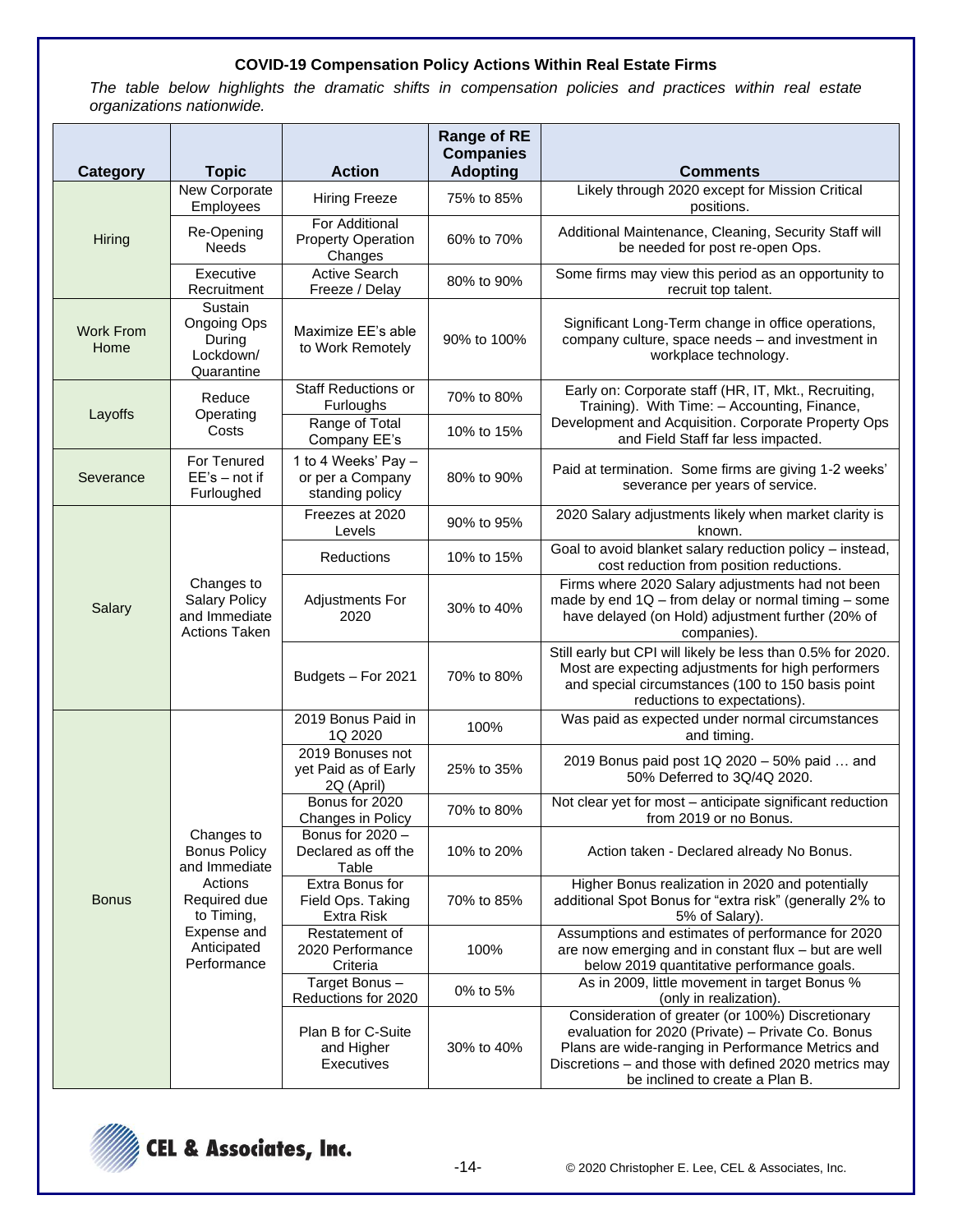### **The Restructuring Of Real Estate Organizations**

- Shift to greater delegation of decision-making and a shift to a more decentralized, agile and empowered organizational and sustainable governance structures.
- Accelerated embracing of new communication, remote working, reporting and compliance technologies.
- A dramatic rise in legacy exits, entity sales and generational transitions [the "I-don't-want-to-gothrough-this-again syndrome].
- Dramatic increase in resources dedicated to proprietary research, predictive analytics and utilization of Big Data.
- Greater emphasis on Talent Management and getting the right people in the right positions at the right time [remotely and in-person].

Source: CEL & Associates, Inc.

Clearly there will be winners and losers; those who capture the future and those waiting for the future to come to them; and those whose leverage and/or business model is based on an endless repeat of yesterday. **It is clear, post COVID-19, that real estate companies will have [1] put in place a sustained governance structure; [2] developed a long-term vision and key strategies** that reflect the transformative changes that are reshaping the real estate industry; [3] implemented a tiered and diverse staffing model that incorporates working remotely, automation, outsourcing and AI; and [4] adopted a new and post COVID-19

compensation plan to attract, retain and motivate talent.

Titles, branding, organizational architecture, onsite operating policies and procedures, leasing,

construction, and property management processes are being turned upside down. **What once was true is no longer applicable today. What was dependable is now debatable**. The combination of COVID-19, the significant transformative shifts which were already occurring, and technology advancements have made any 2019 – 2020 operating platform obsolete. **Watch for a 10% - 15% reduction in permanent workforce positions.**

In 2020, pay raises, 401[k] matching contributions and performance bonuses are either "on hold," "significantly reduced"

or "totally eliminated" within many real estate firms.



| <b>Future Model</b><br>Dominated By Knowledge<br><b>Comprised Of Collaborative</b><br>Diverse Talent |
|------------------------------------------------------------------------------------------------------|
|                                                                                                      |
|                                                                                                      |
|                                                                                                      |
| Virtual Integration & Teams                                                                          |
| Knowledge-Centric                                                                                    |
| Driven By Creators Of Value                                                                          |
| Consisting Of Networks &<br>Alliances                                                                |
| <b>Customer Share</b>                                                                                |
| Based On Relationships &<br>Connectivity                                                             |
| <b>Real-Time Fulfillment</b>                                                                         |
| Value-Driven Outcomes                                                                                |
| Service By Intuitive Behavior                                                                        |
|                                                                                                      |
|                                                                                                      |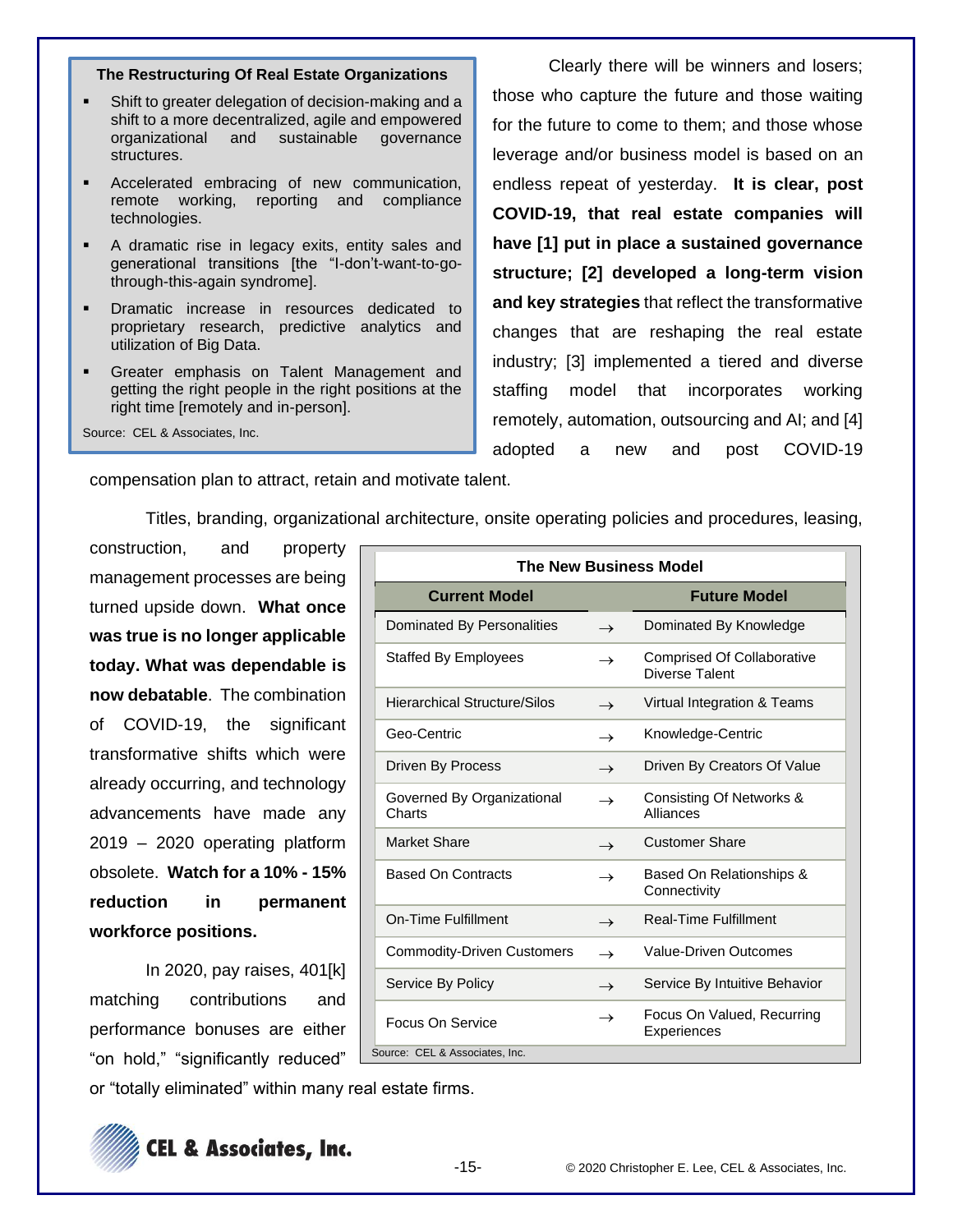## **Real Estate Sector Recovery Time**

**The table below highlights the likely recovery time for each real estate sector.** 

|                    |                                                        |            |            |            | <b>Recovery Timing</b> |            |            |            |               |
|--------------------|--------------------------------------------------------|------------|------------|------------|------------------------|------------|------------|------------|---------------|
| <b>Sector</b>      | <b>Sub-Sector</b>                                      | 3Q<br>2020 | 4Q<br>2020 | 1Q<br>2021 | 2Q<br>2021             | 3Q<br>2021 | 4Q<br>2021 | 1H<br>2022 | 2H<br>$2022+$ |
| <b>Office</b>      | <b>CBD</b>                                             |            |            |            |                        |            |            |            |               |
|                    | Suburban                                               |            |            |            |                        |            |            |            |               |
|                    | Corporate/BTS                                          |            |            |            |                        |            |            |            |               |
| <b>Industrial</b>  | Manufacturing                                          |            |            |            |                        |            |            |            |               |
|                    | Warehouse /<br><b>Logistics</b>                        |            |            |            |                        |            |            |            |               |
|                    | <b>Flex</b>                                            |            |            |            |                        |            |            |            |               |
| <b>Retail</b>      | Malls - Open Air                                       |            |            |            |                        |            |            |            |               |
|                    | Malls - Enclosed                                       |            |            |            |                        |            |            |            |               |
|                    | <b>Grocery</b><br>Anchored -<br><b>Shopping Ctrs.</b>  |            |            |            |                        |            |            |            |               |
|                    | <b>Community</b><br>Centers. - Non-<br><b>Anchored</b> |            |            |            |                        |            |            |            |               |
|                    | <b>Strip Centers</b>                                   |            |            |            |                        |            |            |            |               |
|                    | <b>Free Standing</b><br>Entertainment                  |            |            |            |                        |            |            |            |               |
|                    | <b>Big Box</b>                                         |            |            |            |                        |            |            |            |               |
|                    | <b>Outlet Malls</b>                                    |            |            |            |                        |            |            |            |               |
|                    | <b>NNN Retail</b>                                      |            |            |            |                        |            |            |            |               |
|                    | <b>Lifestyle Centers</b>                               |            |            |            |                        |            |            |            |               |
| <b>Multifamily</b> | Market Rate -<br><b>Low Rise</b>                       |            |            |            |                        |            |            |            |               |
|                    | Market Rate -<br><b>Mid Rise</b>                       |            |            |            |                        |            |            |            |               |
|                    | Market Rate -<br><b>High Rise</b>                      |            |            |            |                        |            |            |            |               |
|                    | Affordable /<br>Workforce                              |            |            |            |                        |            |            |            |               |
|                    | <b>Tax Credit</b>                                      |            |            |            |                        |            |            |            |               |
|                    | <b>Senior Housing</b>                                  |            |            |            |                        |            |            |            |               |
|                    | <b>Age Restricted</b>                                  |            |            |            |                        |            |            |            |               |
|                    | <b>Student</b>                                         |            |            |            |                        |            |            |            |               |

**Stage 1 – During Crisis:** substantial operating risk, significant operating shortfalls and risk. **Stage 2 – Reopening:** niche investment opportunities, manageable risk.

**Stage 3 – During Recovery:** growth opportunities and New Normal strategic imperatives.

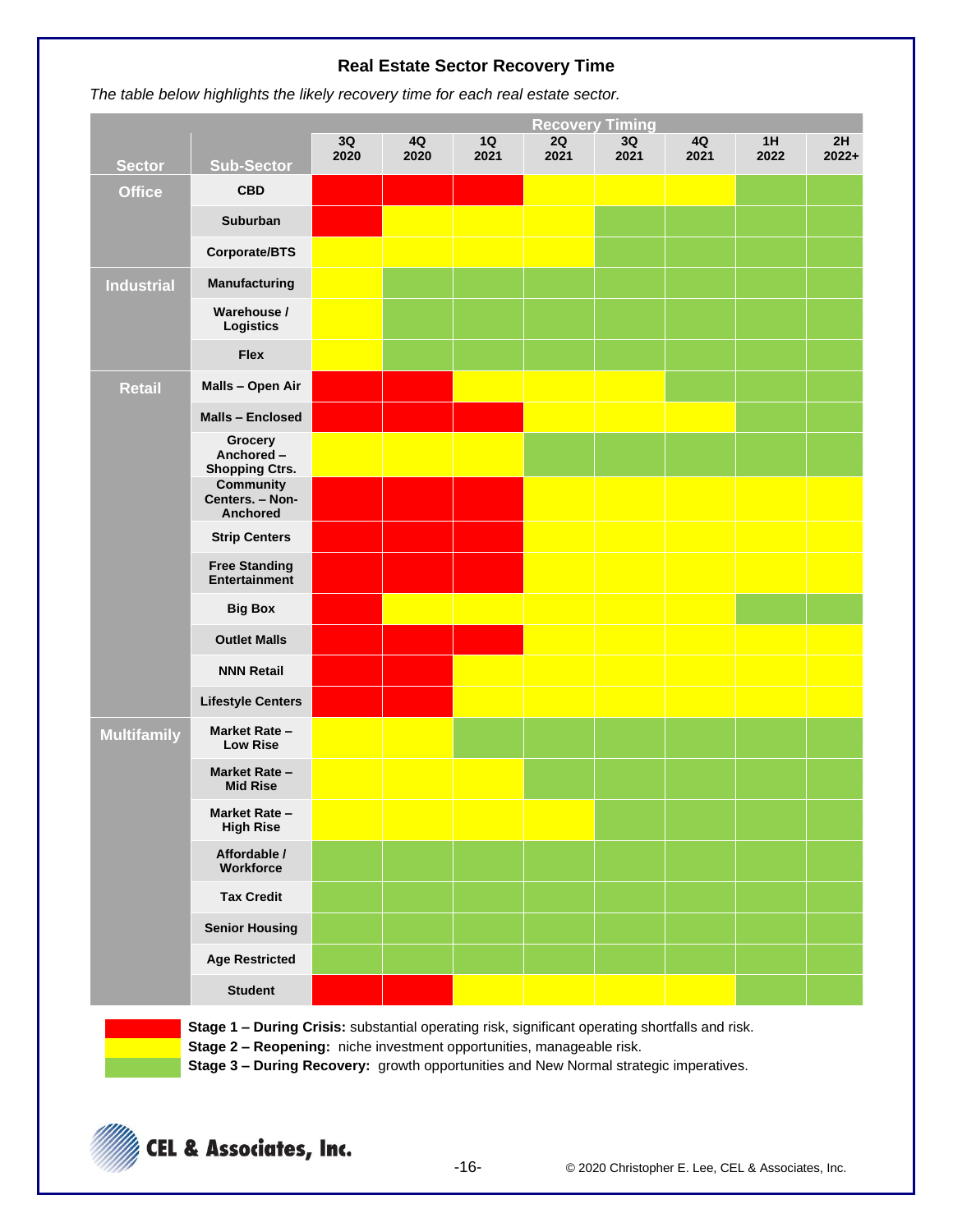**Special bonuses are increasingly being given to onsite personnel ["First Responders"] in recognition of their special efforts and dedication during the pandemic**. Use of online technologies for previously "in-person" activities is accelerating. The rewriting of social distancing and overall hygiene courtesies is underway. The rethinking of common areas, mail rooms, entryways and elevator usage is [or has been in many cases] replaced with post COVID-19 preventive practices.

**Succession planning for key leaders has now become a priority as the reality or threat of the loss of one or more senior executives [or the Founder/CEO, for that matter] was heightened because of COVID-19**. Formation of Advisory or Formal Boards of Directors has been accelerated. Locking in HIPOs and next-generation stars is now a strategic imperative. Shedding non-core functions, assets and/or initiatives is underway. Reviewing and reaffirming Purpose, Vision and Goals is now a 3Q/4Q priority.

While the transformative impacts of COVID-19 have and are having a significant impact on real estate operators, the opportunity to do different things, not do things differently could never be greater.

| Service / Function                | <b>Required To</b><br><b>Provide In-Person</b> | <b>Ability To Provide</b><br><b>Remotely</b> | <b>Ability To Automate</b> |
|-----------------------------------|------------------------------------------------|----------------------------------------------|----------------------------|
| Accounting                        | Low                                            | Medium                                       | High                       |
| Acquisitions                      | High                                           | Low                                          | Medium                     |
| Appraisal                         | Low                                            | Medium                                       | High                       |
| Asset Management                  | Medium                                         | High                                         | Medium                     |
| Construction - CM                 | Medium                                         | Medium                                       | Low                        |
| <b>Construction - Onsite</b>      | High                                           | Low                                          | Low                        |
| Development Management            | High                                           | Medium                                       | Low                        |
| Finance                           | Low                                            | High                                         | High                       |
| <b>Human Resources</b>            | Medium                                         | Medium                                       | Medium                     |
| <b>Investment Sales</b>           | Medium                                         | Medium                                       | Medium                     |
| IT / Technology                   | Low                                            | High                                         | Medium                     |
| Leasing                           | Medium                                         | Medium                                       | Medium                     |
| Legal                             | Low                                            | High                                         | Medium                     |
| Maintenance                       | High                                           | Medium                                       | Medium                     |
| Marketing                         | Medium                                         | High                                         | Medium                     |
| Project Management                | High                                           | Medium                                       | Low                        |
| Property Management - Commercial  | High                                           | Medium                                       | Low                        |
| Property Management - Residential | High                                           | Medium                                       | Low                        |
| Security                          | High                                           | High                                         | Medium                     |

The table below highlights the post COVID-19 shifts now underway.

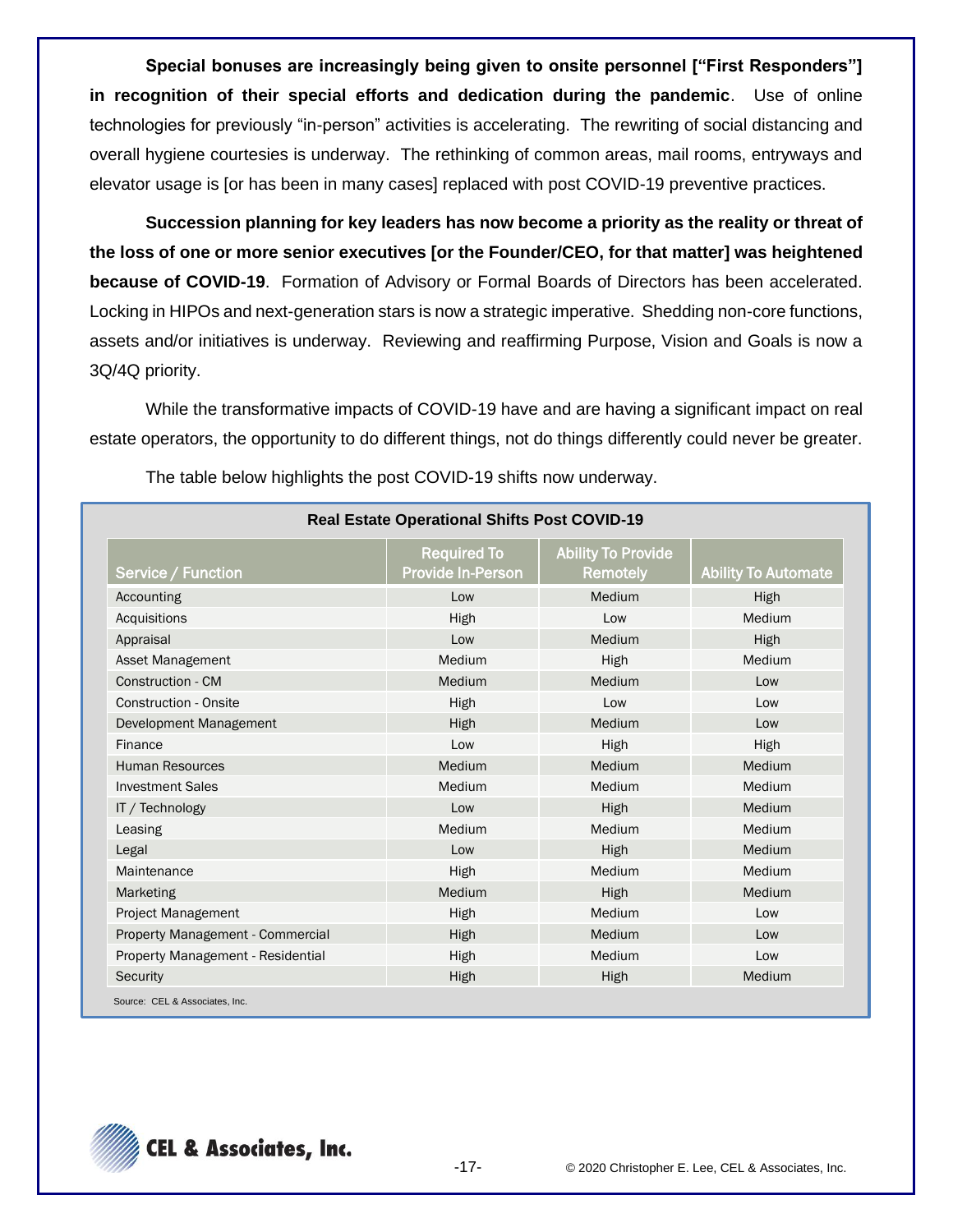## **Closing Comments**

So…what will the New Normal look like? That answer is still unfolding. However, what is very clear is that the New Normal will be anything but normal. There will be no return to yesterday's normal. It is always important to remember that during times of disruption, uncertainty and challenge, those who can reinvent themselves and move forward will capture the plethora of opportunities…now and in the future. As the well-known baseball icon Yogi Berra said, "…the future ain't what it used to be." How true. Are you up to the challenge and incredible opportunities?

Regards,

Christopher Lee **Editor** 

*Note: This report has been prepared by CEL & Associates, Inc., who retains all rights to its content. This report may not be reproduced, distributed, and/or used in presentations or offering/fund raising prospectus/memorandums, and/or used in communications, speeches and/or presentations in its entirety or in parts without the prior written consent of CEL & Associates, Inc. You may reproduce/distribute and/or share this article with friends, colleagues and associates. Opinions and forecasts contained in this, prior and future articles may change without notice. The author encourages readers to offer comments, feedback and recommendations for further enhancement to [newsletter@celassociates.com](mailto:newsletter@celassociates.com)*

### **SPREAD THE WORD**

If you enjoy reading *Strategic Advantage* and *Leadership Conversation*, and have benefited or received value from our insights and recommendations over the past 25 years, perhaps your friends, business associates, other members of your team or industry peers will also enjoy it.

You can provide them with an individual subscription by several options:

- Click here: **http://newsletter.celassociates.com** and fill in their contact info or forward this link to them
- If for multiple people, send us an email with a list of their individual contact info and email address

Today there are over 12,000 readers of Strategic Advantage…spread the word.

*Give Us Your Opinion:* We want to hear from you and to have future issues reflect your needs and questions. Please email your comments, ideas, suggestions and insights to newsletter@celassociates.com.

*For More Information:* For more information regarding our services (Strategic Planning, Compensation, Opinion Surveys, Benchmarking, Performance Improvement, Succession Planning and Governance/Management), please email us at newsletter@celassociates.com or call 310.571.3113.

*To Subscribe:* To subscribe to CEL & Associates, Inc. and Christopher Lee's *Strategic Advantage* newsletter with ongoing insights, opinions and forecasts regarding issues, trends and opportunities within the real estate industry, please email us at newsletter@celassociates.com with *"Subscribe"* in the Subject line and provide your full contact information.

*To Change Your Contact Information***:** Please email us at newsletter@celassociates.com with *"Change Contact Information"* in the Subject line and include your new contact information.

**Disclaimer:** The opinions, forecasts, information and insights presented in this article are of a general nature and do not constitute the provision of investment, management or economic advice to any person, organization or governing board, and this article does not contain any recommendation(s) to buy, sell and/or invest in any security, real estate asset, fund or adopt as an element of any investment strategy. Opinions and forecasts expressed herein are subject to change without notice. Relevant information was obtained from sources deemed reliable. Such information is not guaranteed as to its accuracy.